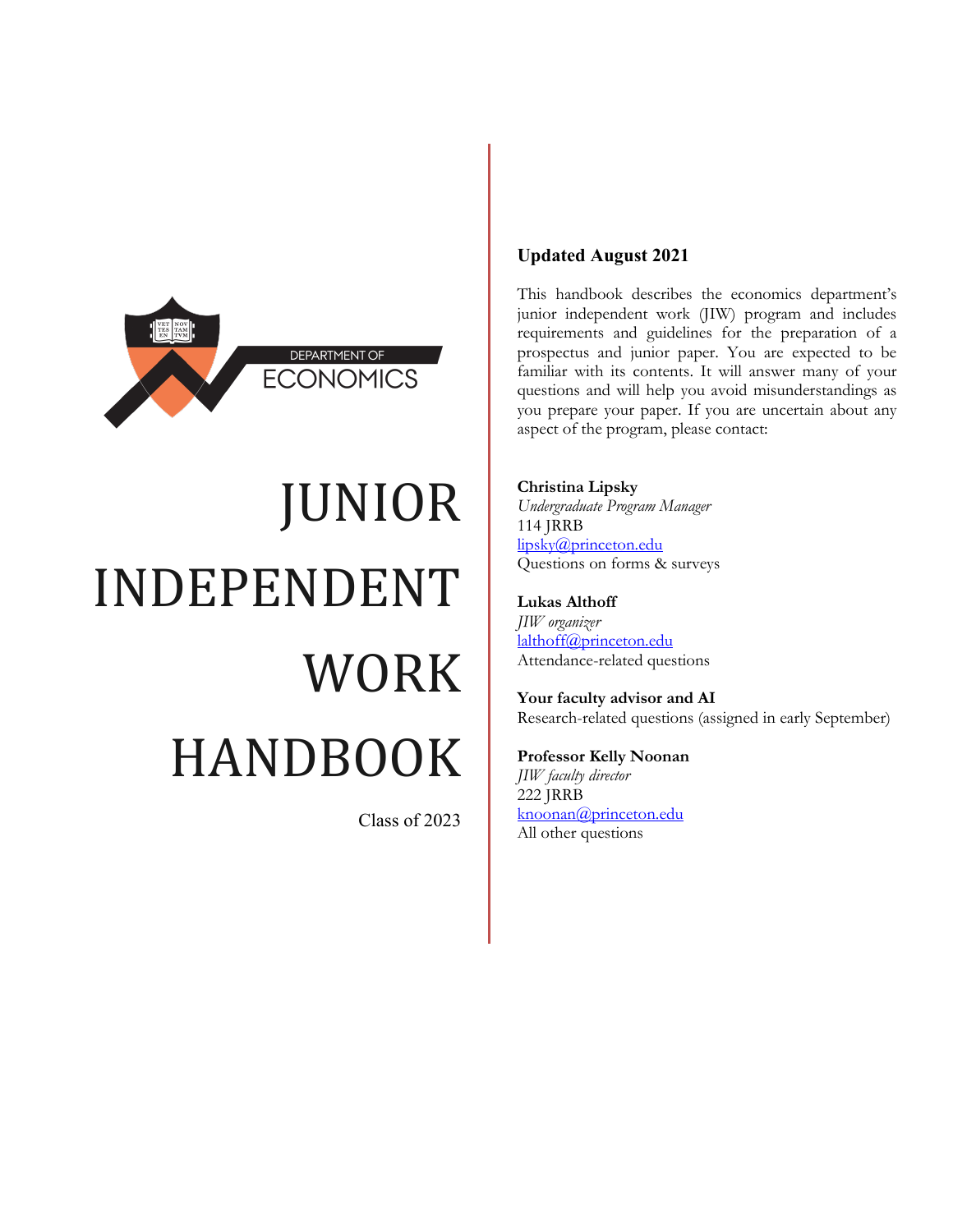# Table of contents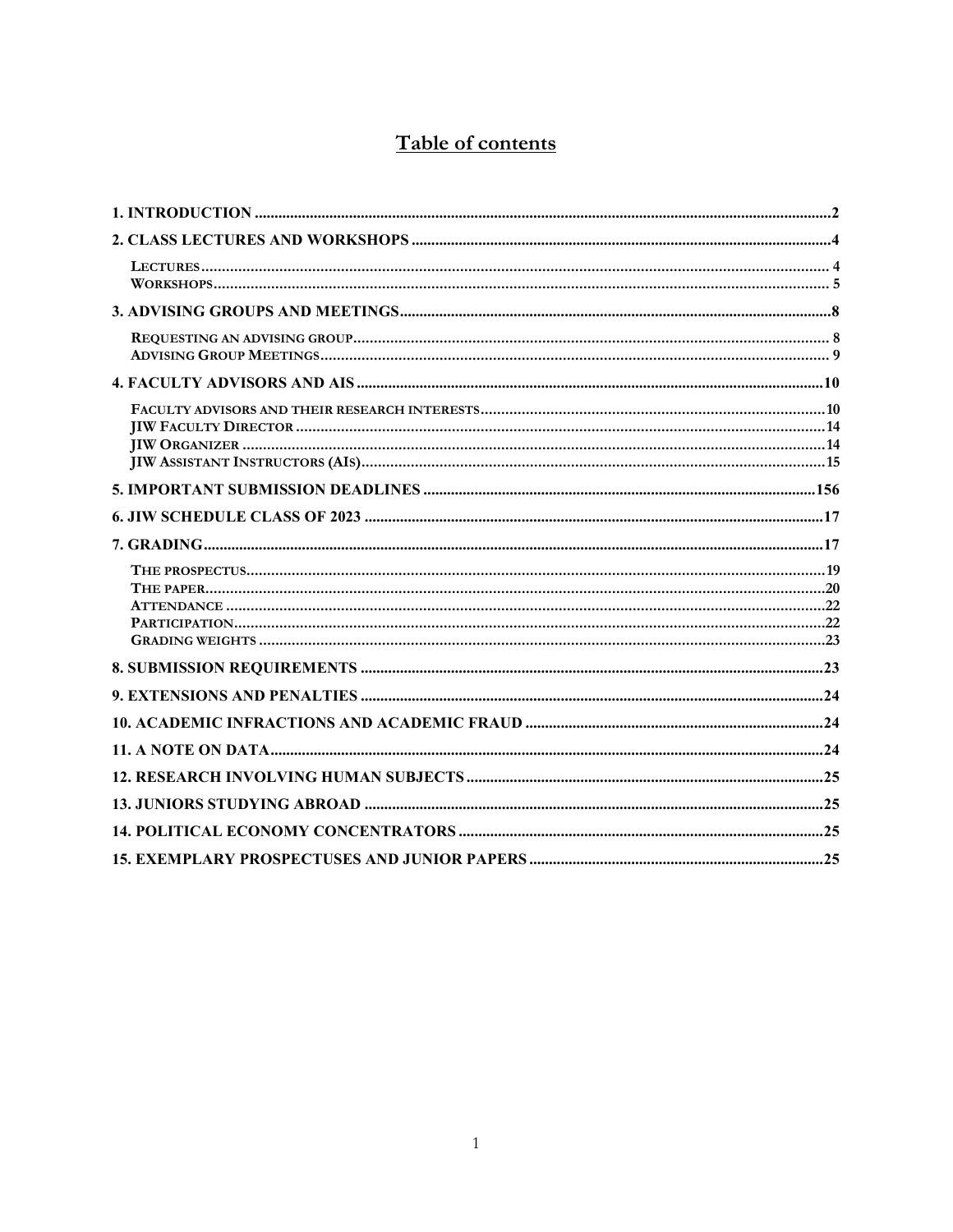# **1. Introduction**

#### <span id="page-2-0"></span>**Welcome to the Department of Economics**

Juniors in our department undertake a yearlong research project, with two work products to be submitted for a grade. During the fall term, students investigate a topic and write a **prospectus** for a research project. This prospectus will be **due Monday, December 6, 2021 by 11:59 P.M. (EST).** The junior paper (JP) builds on the prospectus and is written in the spring term. The **JP** will be **due Monday, April 18, 2022 by 11:59 P.M. (EST).**

#### **How Junior Independent Work is structured**

We think of the IP as a scaled-down version of the senior thesis. Students are expected to conduct original research and gain knowledge of the substantive topics they study. However, the JPs are significantly shorter and typically less ambitious than a senior thesis. The focus is on training students how to do research in economics in general, and how to write a senior thesis in particular.

To expose students to common tools that are essential to research in economics, the department offers a comprehensive series of lectures and workshops. Topics of lectures in the fall include (1) introduction to junior independent work (the "kick-off" meeting) (2) literature/data sources and (3) Griswold Seminar. Moreover, there will be a senior thesis planning meeting during the April 2021 reading period. There will be workshops on four topics: (1) data sources, (2) writing in economics, (3) data management, and (4) data analysis. Juniors must attend all lectures and four workshops, one in each of the four topics. (Students, who excelled in ECO 313, ECO 312, or ECO 302, may be exempt from the data management and data analysis workshops if they meet the conditions laid out on pages 6 & 7).

To learn about doing research in a specific area of economics, juniors will be divided into advising groups led by a faculty advisor and supported by an AI. Students with similar interests will be grouped together and assigned to an appropriate faculty advisor. These smaller advising groups will meet periodically throughout the year to discuss specific research topics and to provide feedback on students' progress. The faculty advisors will also meet individually with students to read and grade student assignments. During 2021/22, we will have fourteen groups.

#### **Important logistical information and advice**

- Meeting times: Most JIW-related meetings take place on **Mondays and Wednesdays, from 3:00-4:20 P.M. (EST)** but there will not be meetings every week**. Juniors ARE REQUIRED to keep this time slot free on either Monday or Wednesday in the fall.** However, it is **strongly recommended that juniors keep both days (Monday and Wednesday) free. Many of the workshops will only be offered on Monday or Wednesday.** Keeping your schedule free on both days will allow attendance at the workshops most relevant to your research interests. There will be no restriction on your spring schedule.
- Useful courses: Undergraduate research in economics may be theoretical or empirical, but in practice most junior papers are empirical. Empirical evidence takes a variety of forms, from stylized facts to descriptive statistics, to statistical regression analyses. Students writing empirical papers are strongly recommended to take ECO 313 (Econometric Applications, offered in spring), and those writing primarily theoretical papers are strongly recommended to take ECO 317 (Economics of Uncertainty, offered in fall) or ECO 418 (Strategy and Information, offered in fall). These courses convey knowledge that is even more important for senior theses, so if at all possible take them now.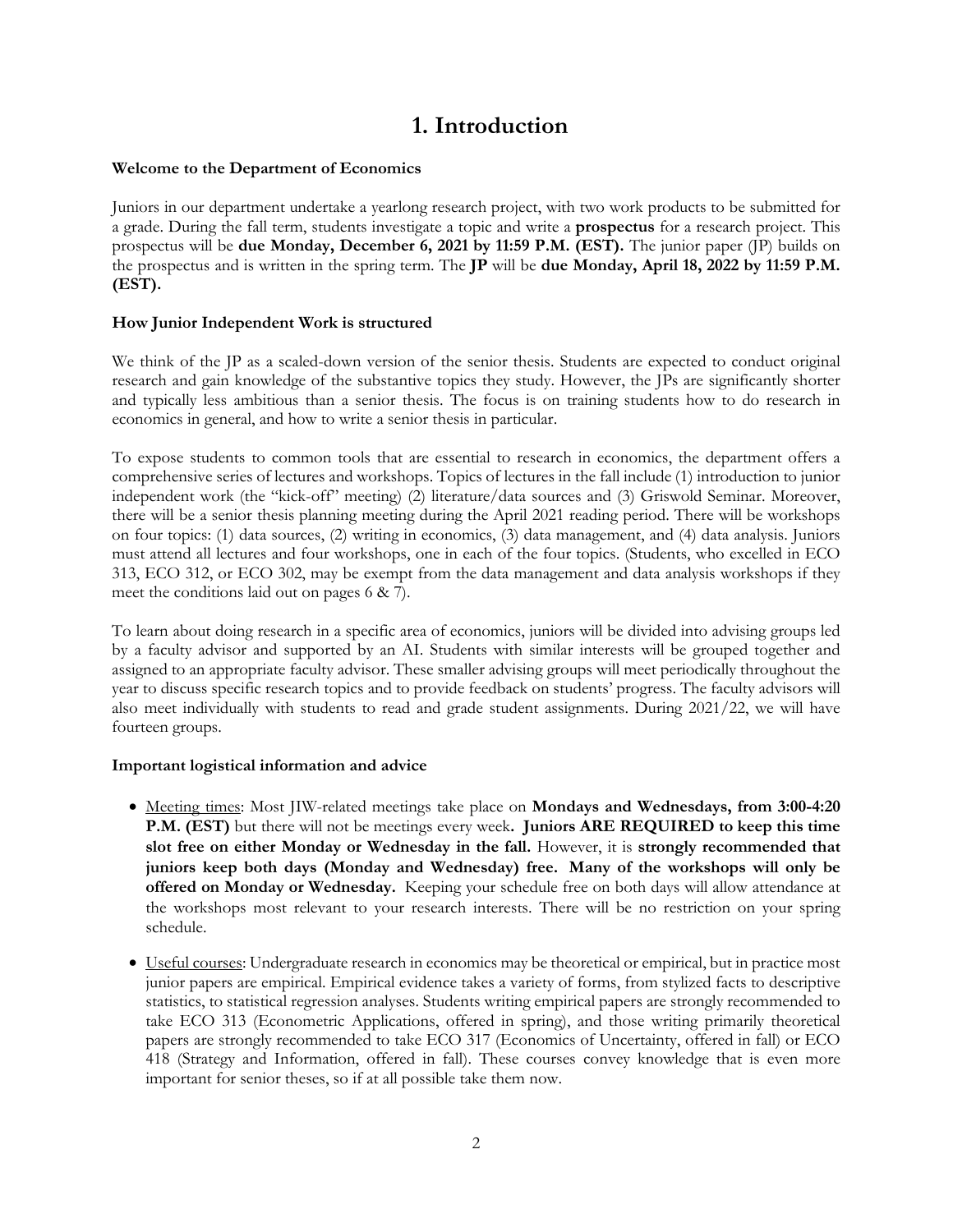- Read the handbook: The remainder of this handbook contains detailed information on lectures, workshops, and advising group meetings. It also includes information on the areas of expertise of the fifteen faculty advisors for 2021/22, grading guidelines for JIW, a detailed calendar of meetings and deadlines, and information on the Program in Political Economy (PPE).
- Use the Canvas site: The Canvas site for JIW will contain the most up-to-date information about JIW. In addition to this handbook, the site will include announcements, times and locations of meetings, sign-up information for workshops, materials from the lectures and workshops, and information relevant for your particular advising group. You are encouraged to check the site frequently throughout the year.
- First events/deadlines:

| 9/1 (W) 3-4:20 or 7:30-8:50 P.M.   | Introduction to Junior Independent Work, Attend ONE of the two<br><i>lectures</i> , Noonan                |
|------------------------------------|-----------------------------------------------------------------------------------------------------------|
| 9/8 (W), due by 11:59 P.M.         | Online advising group request form due. E-mail Christina if you<br>have technical/log-in issues.          |
| $9/8$ (W) 3-4:20 or 7:30-8:50 P.M. | Literature and data sources in economics, Attend ONE of the two<br>lectures, Bordelon, Coffey & Jefferson |
| $9/10$ (F) by 11:59 P.M. (EST)     | Advising groups posted on Canvas                                                                          |
| $9/13$ (M) by 5:00 P.M. (EST)      | Program in Political Economy applications due                                                             |

#### **First two advising group meetings, 3-4:20** P.M. **(EST)**

Monday, 9/13 & 11/15

- Professor S. Brunnermeier Professor Carey Professor Liu Professor Noonan Professor Payne Professor Sviatschi Professor Weyerbrock
- Wednesday, 9/15 & 11/17

Professor Bhatt Professor Cox Professor Fajgelbaum Professor Matray Professor Nielson Professor Urgun Professor Zaidi

| $9/20$ (M) 3-4:20 p.m. | Griswold Seminar, select student presentations (Class of 2022)                                                                                        |
|------------------------|-------------------------------------------------------------------------------------------------------------------------------------------------------|
| $9/20$ (M) $-10/1$ (F) | First one-on-one meeting with your faculty advisor<br>Many advisors use the Web Appointment Scheduling Engine<br>(WASE) or Calendly for appointments. |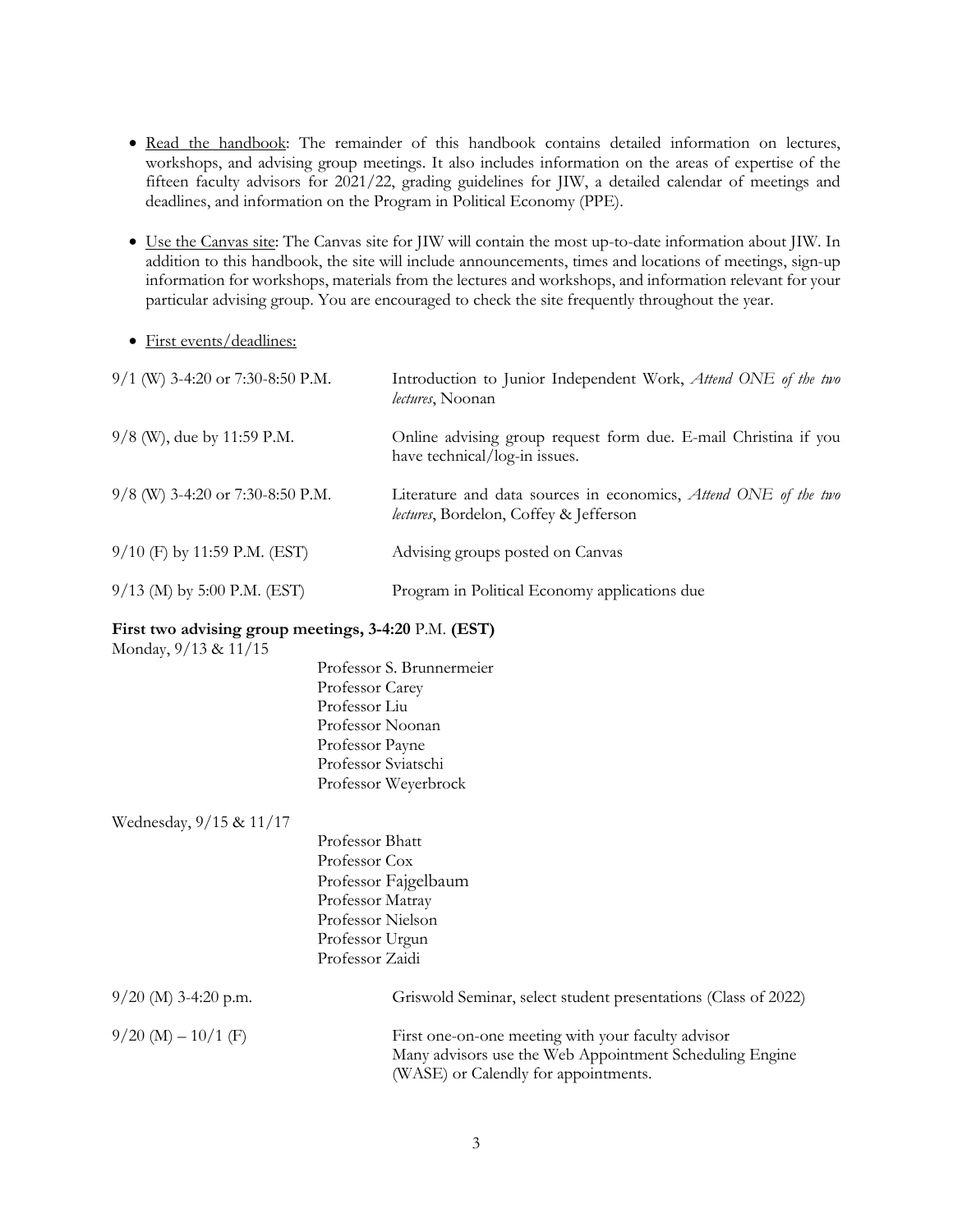# **2. Class lectures and workshops**

#### <span id="page-4-1"></span><span id="page-4-0"></span>**Lectures**

*Lecture 1 – Introduction to independent work in economics (K. Noonan)* Wednesday, September 1, 3:00 to 4:20 P.M. or 7:30-8:50 P.M. **Attend ONE of the two lectures.**

This meeting introduces juniors to the economics department and JIW. Professor Noonan will discuss requirements and organizational matters. She will point to characteristics of good prospecti and JPs as well as advise on how to find an interesting and feasible research question. Professor Noonan will also briefly talk about research strategies, and the typical structure of an economics paper.

Note: As almost all juniors pursue empirical projects, Professor Noonan's lecture will focus on empirical work. If there is sufficient interest, Professor Noonan will try to organize an *optional* meeting for students interested in theory.

*Lecture 2 – Literature and data sources in economics (B. Bordelon, B. Coffey & C. Jefferson)* Wednesday, September 8, 3:00 to 4:20 P.M. or 7:30-8:50 P.M. **Attend ONE of the two lectures.**

Bobray Bordelon (Economics, Finance and Data Services Librarian), Bobbi Coffey (Finance Research Librarian) Charissa Jefferson (Labor Economics Librarian) will teach students how to do literature searches in economics. They will also introduce students to data sources in economics and finance and give a general overview of Princeton's data holdings. Awareness of the latter is important because it determines the feasibility of your research question.

*Lecture 3 – Griswold Junior Independent Work Research Forum* Monday, September 20, 3-4:20 P.M.

**Attendance required. Students with a course conflict for Monday** can make up missed meetings by completing one additional data sources workshop

Six select students from the class of 2022 will present their junior independent work.

Khadijah Anwar

Barriers to Women's Absorption of the Benefits of Growing Telecom Subscriptions

*Andrew Castleman*

The Effect of Gender and Race on Wage Spillover from Uber's Entrance in United States Cities

Leland J Domaratzky

Halliburton II and its Impact on Litigation Trends of Securities Fraud Class Actions

Caren Ju

General Employment Effects of Ban-the-Box and Certificate of Restoration Policies

Sophia Lewandrowski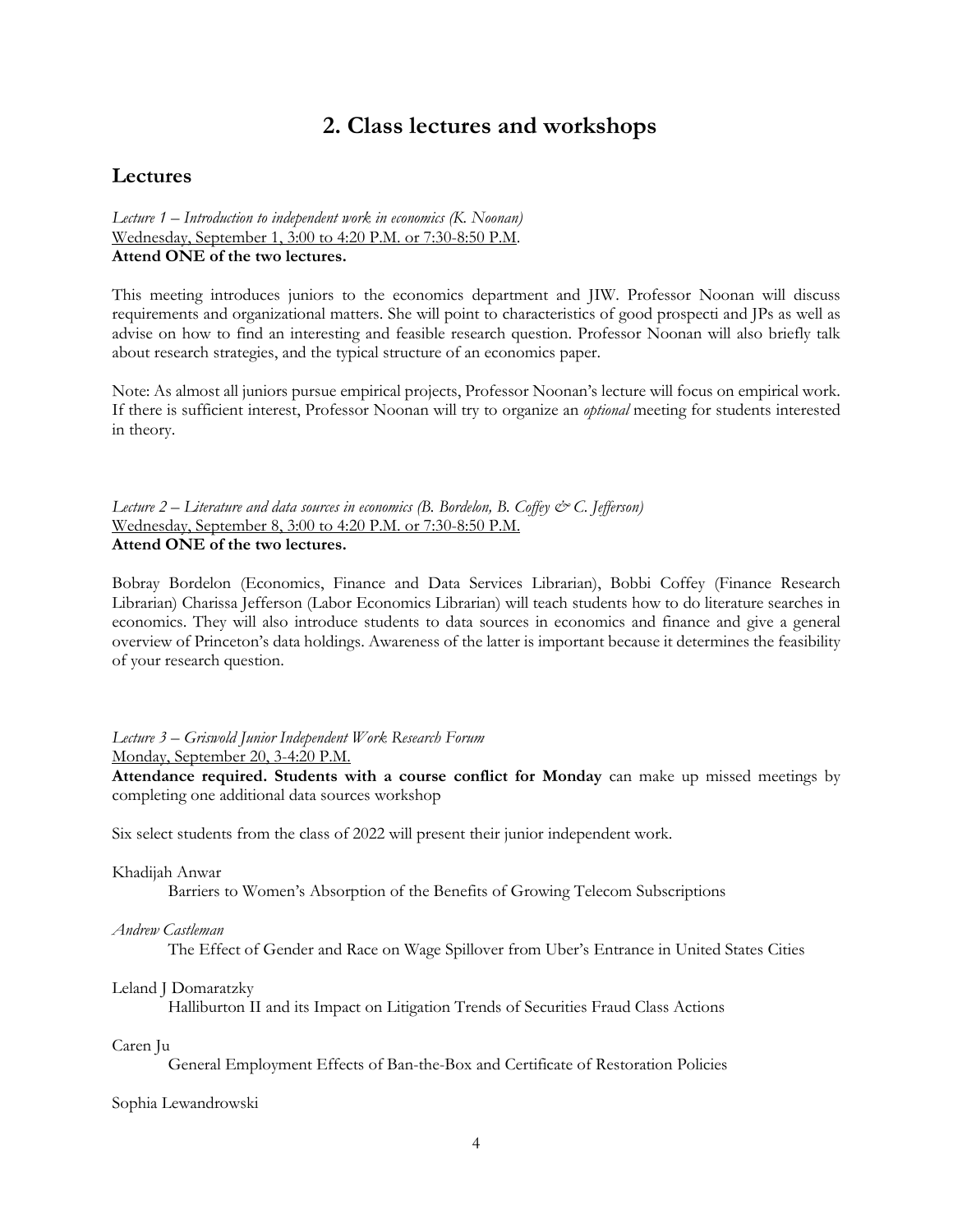American Medical Malpractice Tort Law: The Effect of Variations in Caps on Attorney Contingency Fees on State Health Expenditures as a Proxy for Defensive Medicine

Emiri Morita

Employment Impacts of the ARC's POWER Initiative Grants in Coal Communities

Lecture 4 – Planning for the senior thesis (K. Noonan, B. Bordelon, B Coffey & C. Jefferson) Wednesday, April 27, 3:00-3:50 P.M. **Attendance required.**

This meeting will cover planning for the senior thesis. Topics of this meeting will include choosing a topic, applying for funding, and finding an advisor. Bobray Bordelon will discuss data issues for senior theses.

#### <span id="page-5-0"></span>**Workshops**

*Workshop series 1 – Data sources*

Bobray Bordelon, Economics and Finance Librarian/Data Services Librarian, [bordelon@princeton.edu](mailto:bordelon@princeton.edu) Barbara (Bobbi) Coffey, Finance Research Librarian[, bcoffey@princeton.edu](mailto:bcoffey@princeton.edu) Charissa Jefferson, Labor Librarian, *charissaj@princeton.edu* 

Subject librarians will survey data sources and Princeton's holdings of various types of data.

1. *Health, Crime and Other Socioeconomic Data* (Bobray Bordelon)

Micro-level data are necessary to examine why an individual makes specific choices. Bordelon will discuss micro-level data for the economic study of areas such as health, crime, art and culture, elections, and social attitudes.

Wednesday, September 22, 3:00- 4:20 P.M., room TBA

2. *Financial Data* (Bobbi Coffey)

Coffey will discuss sources of data for studying financial instruments and markets. She will discuss Princeton's holdings, which are stellar in many areas of finance but limited in others.

Wednesday, September 22, 3:00- 4:20 P.M., room TBA

3. *Macroeconomics and Trade Data* (Bobray Bordelon)

Most statistical studies make use of some macroeconomic data. Bordelon will discuss sources for domestic and international macroeconomic data and trade data. This workshop is useful for students studying macroeconomic indicators, trade, monetary policy, fiscal policy, development, and political economy.

Monday, September 27, 3:00- 4:20 P.M., room TBA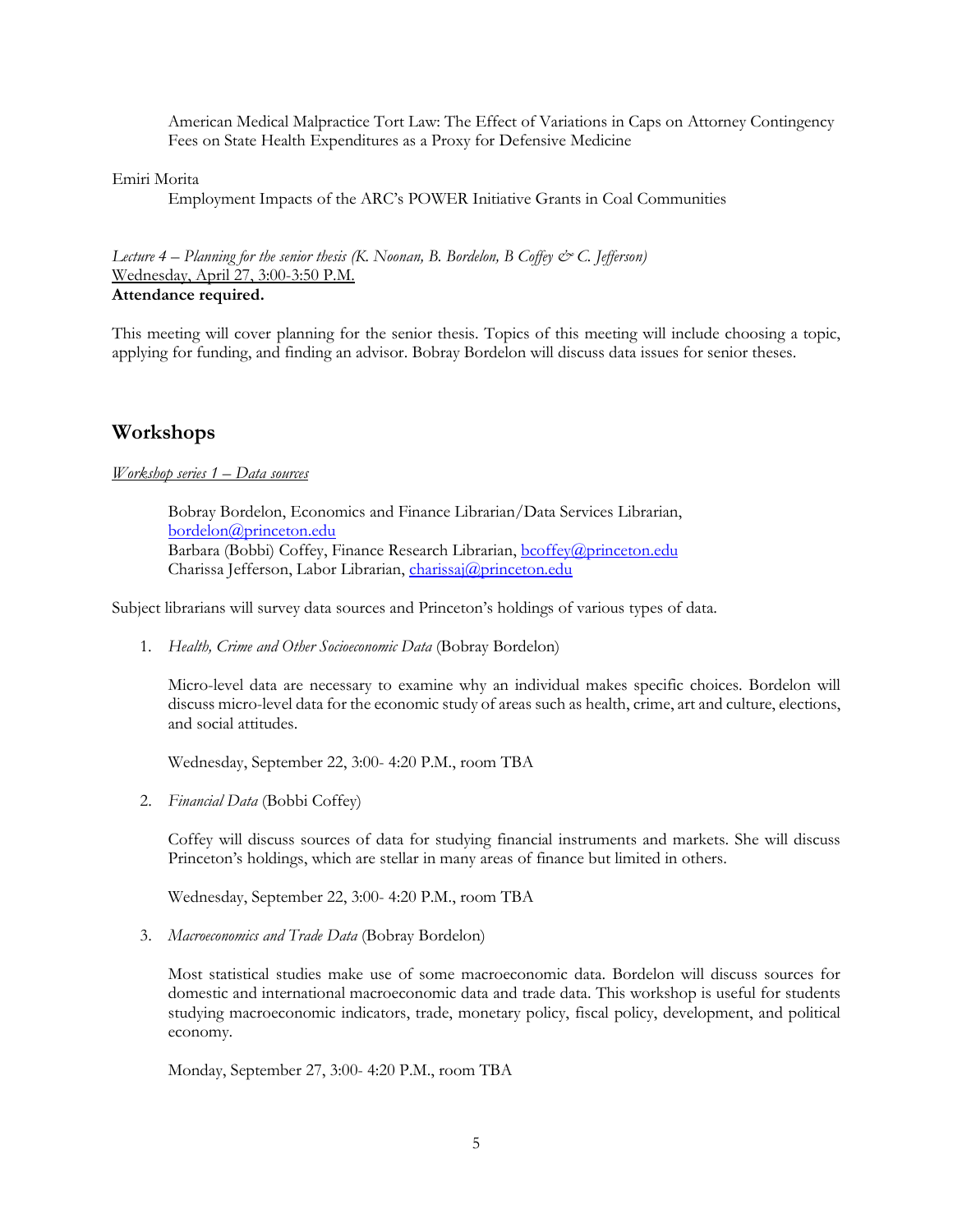4. *Labor and Education Data* (Charissa Jefferson)

Micro-level data for the economic study of labor and education areas will be discussed.

Monday, September 27, 3:00- 4:20 P.M., room TBA

5. *Environmental Data* (Bobray Bordelon)

Bordelon will go over environmental data sources and Princeton's holdings of such data.

Wednesday, September 29, 3:00- 4:20 P.M., room TBA

#### *Workshop series 2 – Writing an economics prospectus*

[Dr. Judy. Swan,](mailto:jswan@princeton.edu) Associate Director, Writing Program and [Rachel Anderson](mailto:rachelsa@princeton.edu)

We will offer eight identical workshops aiming to teach students how to present and discuss information in economics. Topics include how to structure a prospectus, how to introduce a research question, how to present the relevant literature, etc. The workshop will draw on samples of economics prospectuses submitted in prior years.

Monday, October 25, 3-4:20 P.M.& 7:30-8:50 P.M.

Wednesday, October 27, 3-4:20 P.M.& 7:30-8:50 P.M.

Monday, November 1, 3-4:20 P.M.& 7:30-8:50 P.M.

Wednesday, November 3, 3-4:20 P.M.& 7:30-8:50 P.M.

*Attendance requirement*: Students need to register by 11:59 P.M. on October 15th and attend one workshop of their choice. Registration is available on Canvas. *Workshop series 3 – Data management in Stata* 

#### [Christine Cai](mailto:christine.cai@princeton.edu)

We will offer eight identical hands-on workshops designed to teach data management in Stata. These workshops will cover topics such as how to pull data into Stata and how to use basic data manipulation commands (i.e., recording variables, creating new variables, etc.).

Monday, October 25, 3-4:20 P.M. & 7:30-8:50 P.M.

Wednesday, October 27, 3-4:20 P.M. & 7:30-8:50 P.M.

Monday, November 1, 3-4:20 P.M.& 7:30-8:50 P.M.

Wednesday, November 3, 3-4:20 P.M.& 7:30-8:50 P.M.

*Attendance requirement*: Students need to register by 11:59 P.M. on October 15th and attend one workshop of their choice. Registration is available on Canvas. Exemption from attendance: Juniors that completed ECO 313 (with a passing grade) or ECO 312 (with a grade of A- or higher) *before their junior year* do not need to attend this workshop.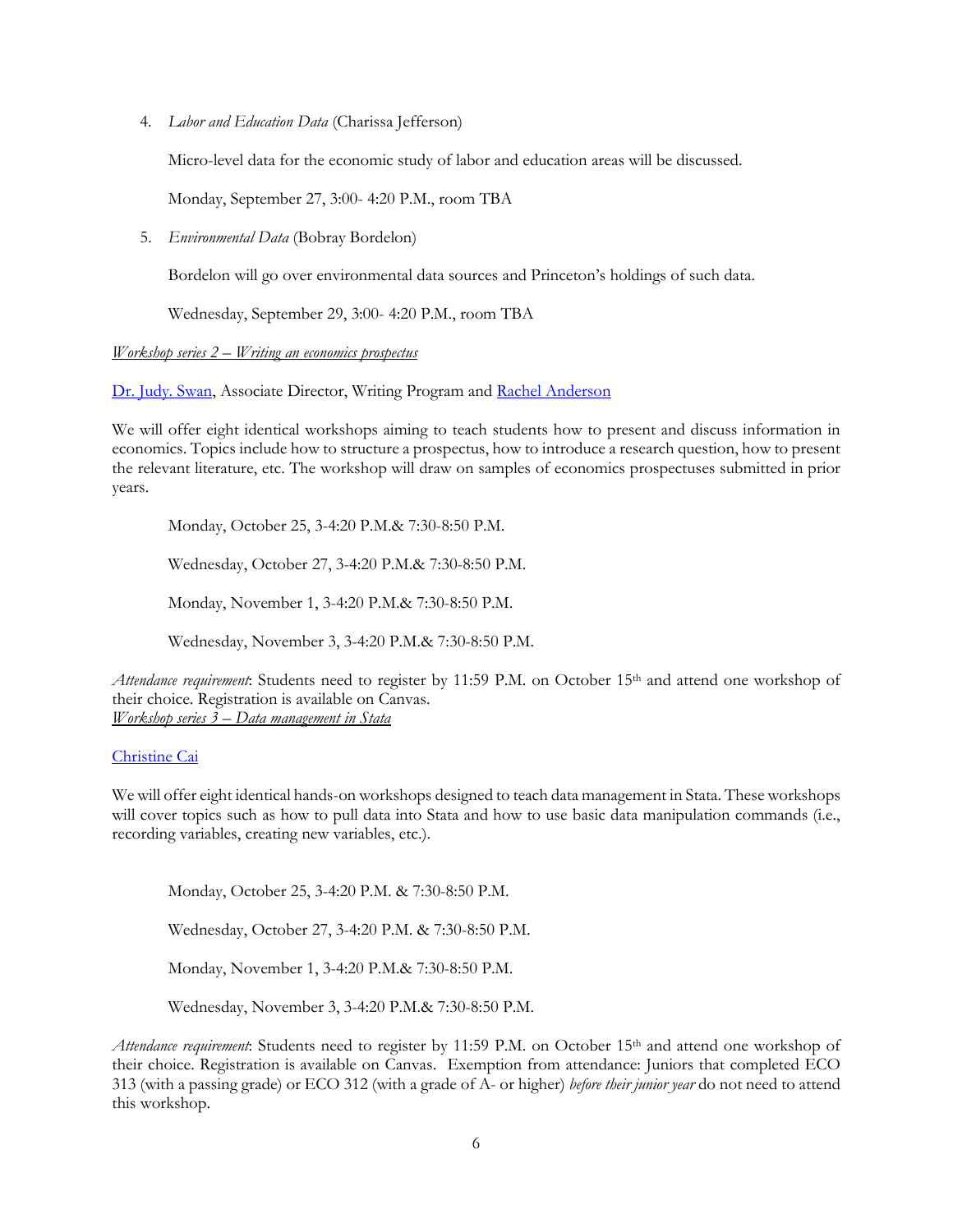#### *Workshop series 4 – Data analysis in Stata*

#### [Ole Agersnap](mailto:agersnap@princeton.edu)

These workshops will teach data analysis in Stata. They will cover basic Stata analysis commands such as summarize, tabulate, and regress and also elements of "best practices" in analyzing data (treatment of missing values, sample selection, etc.). This set of workshops will be split into two types: cross-sectional/panel-data analysis and time-series. Before the start of the spring semester, we will announce which sessions will be crosssectional/panel-data analysis and which sessions will be time-series.

> Monday, January 31, 3-4:20 P.M. & 7:30-8:50 P.M. Wednesday, February 2, 3-4:20 P.M.& 7:30-8:50 P.M. Monday, February 7, 3-4:20 P.M.& 7:30-8:50 P.M. Wednesday, February 9, 3-4:20 P.M. & 7:30-8:50 P.M.

*Attendance requirement*: Students need to register by 11:59 P.M. on 1/26 and attend one workshop of their choice. Registration is available on Canvas. Exemption from attendance: Juniors that completed ECO 313 (with a passing grade), ECO 312 (with a grade of A- or higher) and ECO 302 (with a grade of A and higher) before their junior spring do not need to attend this workshop.

#### **Optional workshops**

#### *Data and Statistical Services data analysis workshops 101 (optional)*

Data and Statistical services will offer a set of data analysis workshops for both Stata and R. The sessions are hands-on and intended for beginners. They cover data transfer, data prep, descriptive statistics, and an introduction to data visualization and linear regression. The schedule will be available in this link [https://dss.princeton.edu/dsslab/workshops/.](https://dss.princeton.edu/dsslab/workshops/)

#### *PU Library workshops – Citing sources (optional)*

<span id="page-7-0"></span>Princeton University Library offers workshops on citing sources using bibliographic managers such as Zotero, EndNote, and RefWorks. These programs interact with Microsoft Office or LaTex to automatically format your references and create footnotes, endnotes, and bibliographies in any citation style you choose. You may register at [http://library.princeton.edu/help/citation-tools.](http://library.princeton.edu/help/citation-tools)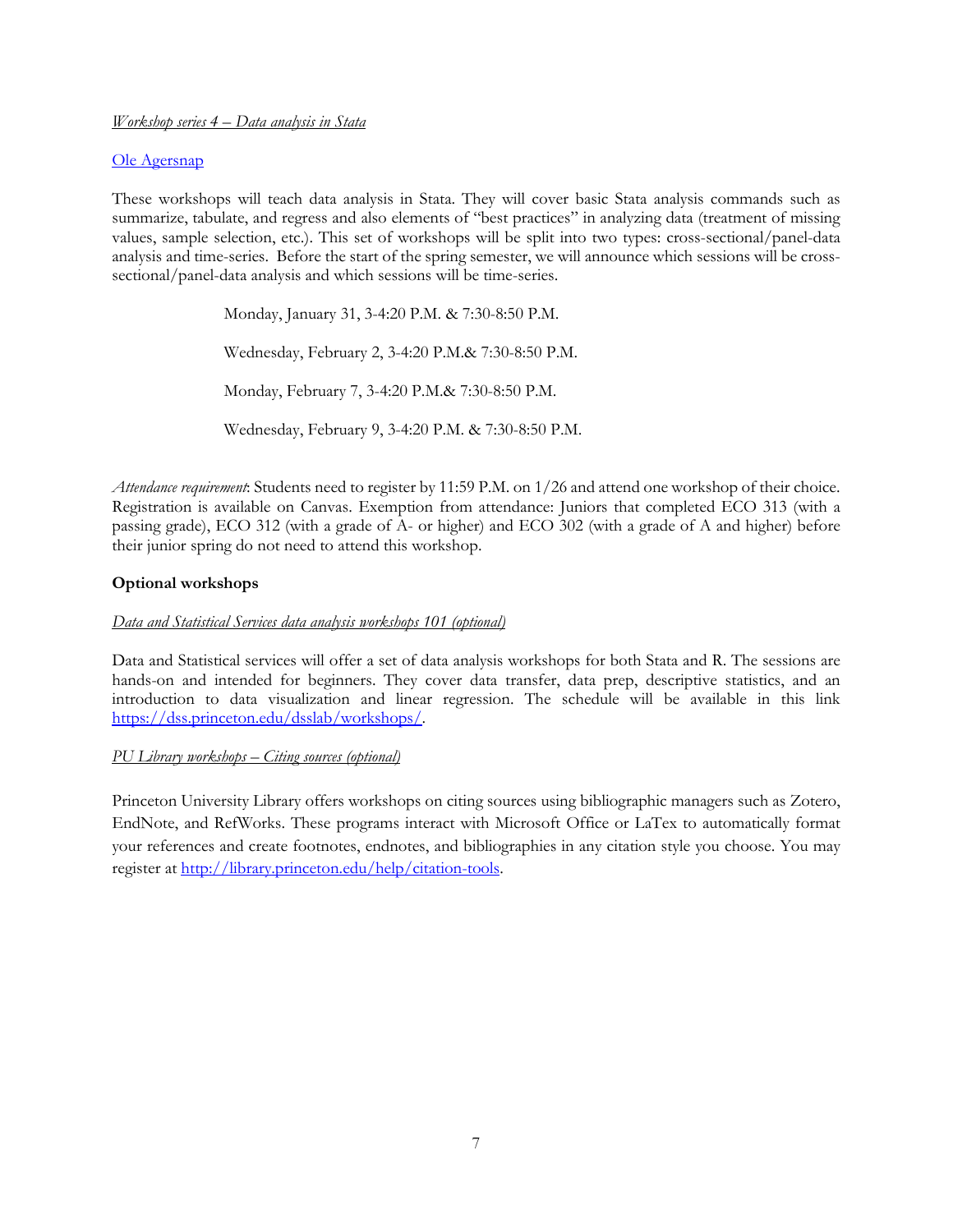# **3. Advising groups and meetings**

All juniors will be assigned to an advising group led by a faculty member in Economics and supported by an AI. Faculty members will usually advise on projects close to their larger area of research interests. There will be fourteen advising groups in 2021/22.

## <span id="page-8-0"></span>**Requesting an advising group**

After reviewing the list of faculty advisors and their research interests, fill out the **JIW advising group request survey** on Canvas form no later than **11:59 A.M., Wednesday, September 8, 2020 (EST).** Any technical questions on accessing the form should be addressed to [Christina Lipsky.](mailto:lipsky@princeton.edu) Please give your preference for an advising group by indicating your top six choices. If you have a conflict on Mondays or Wednesdays, make sure to only list advising groups meeting on the day that you are available. There is space on this form to indicate your areas of research interest and to indicate your proposed JP topic (as best as you can at this stage). Do not worry if you do not have a topic yet. The great majority of students will not have a specific research question at the start of the fall term. Instead, be as specific as you can be about your research ideas.

*Self-matching*: Sometimes, juniors with specific research interests approach one of the faculty advisors before the September 8<sup>th</sup> deadline regarding participation in their group. If a faculty member agrees to take you on, please ask him/her to e-mail [Kristin Rogers,](mailto:kmr2@princeton.edu) confirming the match before the deadline. These agreements can only be honored if we learn about them *before* undertaking the matching process. **Even if you self-match, you still need to fill out the JIW advising group form.**

Please note that we need to receive your advising group request form in order to place you into an advising group. For students who do not complete this form on time, participation scores will be penalized.

Advising group assignments will be made by Professor Noonan and will be posted on **Friday, September 10th** (late in the day) on Canvas. The first advising group meetings will take place; on **Monday, September 13, or Wednesday, September 15 from 3-4:20** P.M. You should schedule your first one-on-one meeting with your advisor no later than October 1, 2021.

We make every effort to match you with your most-preferred advisor/advising group. However, given the distribution of students' research interests relative to those of the faculty advisors, students cannot expect to be placed in one of their top choices. We will do the best we can, given the constraints. All faculty members advising JPs can guide you through the process of writing a JP with sound economic reasoning. You are encouraged to seek out the advice of other faculty members, especially those with expertise in your area of interest, but your advisor alone is responsible for grading. As such, it is important for you to review grading criteria with your advisor.

<span id="page-8-1"></span>On occasion, although quite rarely, your advisor can be a total mismatch. If this happens, don't panic. Talk to Professor Noonan, who will try to make alternative or supplementary arrangements to help you. The deadline for any advising group changes is **October 15, 2021**. Please let Professor Noonan know about any concerns regarding your advising group/advisor/AI throughout the year.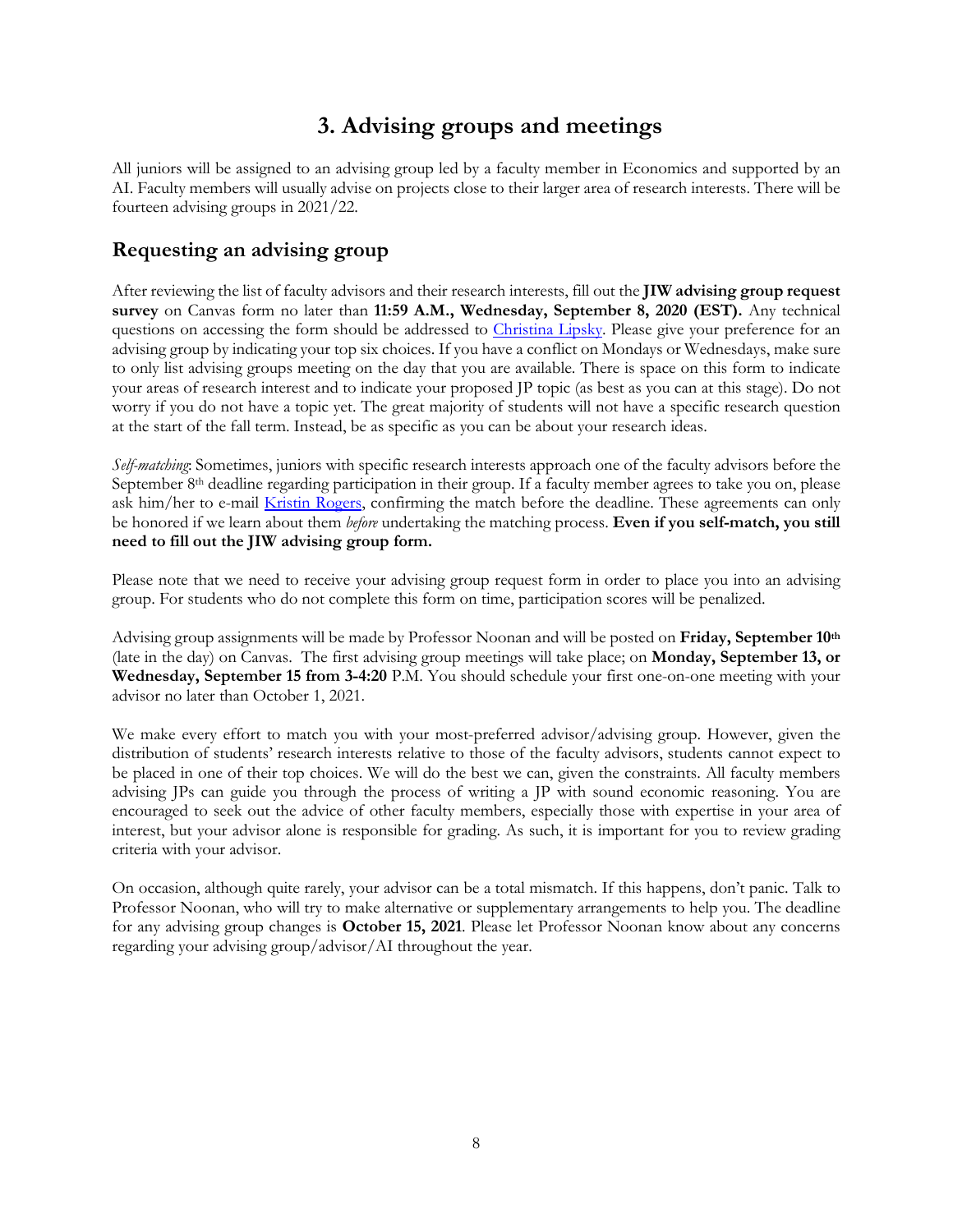# **Advising Group Meetings**

Each junior will attend three advising group meetings throughout the year; two during the fall and one during the spring. Advising group meetings will provide opportunities for students to interact and learn from their faculty advisors and from each other. The vast majority of fall advising group meetings will take place on either Mondays or Wednesdays from 3-4:20 P.M. (EST). However, once advising groups are formed, groups may change to meeting times that are better for the faculty advisor and group members. Meetings in the spring will be arranged by the AIs.

#### *Advising group meeting 1 – Discussion of topic areas*

Students will meet their faculty advisor and AI to discuss specific topics in their area of interest, with a focus on which topics are feasible and which are not. Students may be given a reading list of useful review articles that can help them identify specific topics or they may discuss a successful and an unsuccessful prospectus. The advisor may also clarify his or her expectations regarding the outline, prospectus, and JP.

#### *Advising group meeting 2 – Discussion of the research prospectus*

Students will meet with their advising groups to discuss the research prospectus. Students may be asked to present their draft prospectus and/or to respond to comments they received on their draft. They will receive feedback from the group and instructors.

#### *Advising group meeting 3 – Discussion of junior paper*

Students will meet with their advising groups to discuss their progress on their junior papers. Advisors will usually ask students to present their JP draft. To allow for more in-depth feedback, each advising group will be divided into three small groups. Meetings will take place between the fifth and seventh week of spring. AIs will coordinate with students to find appropriate times.

**Attendance:** Students are required to attend the two fall meetings and one (assigned) spring meeting. Please note that the JIW grade includes an attendance and participation component. Missing an advising group meeting may negatively impact attendance and participation grades.

## **One-on-One Meetings**

In addition to group meetings, students and their faculty advisor are expected to meet individually at least four times throughout the year. In a first meeting (during the fourth or fifth week of the fall term) advisor and advisee discuss possible topics and appropriate research strategies. In a second meeting (during the seventh to ninth week of the term) faculty advisor will give feedback on the students' outline and bibliography. During a third meeting at the start of the spring semester, the graded prospectus and next steps can be discussed. A final one-on-one meeting, to take place during the seventh to tenth week, may deal with questions regarding the completion of the final paper. Each group has an AI. AIs are also available for meetings throughout the academic year.

Please note that you can sign up for JIW-related appointments with most advisors on WASE or Calendly.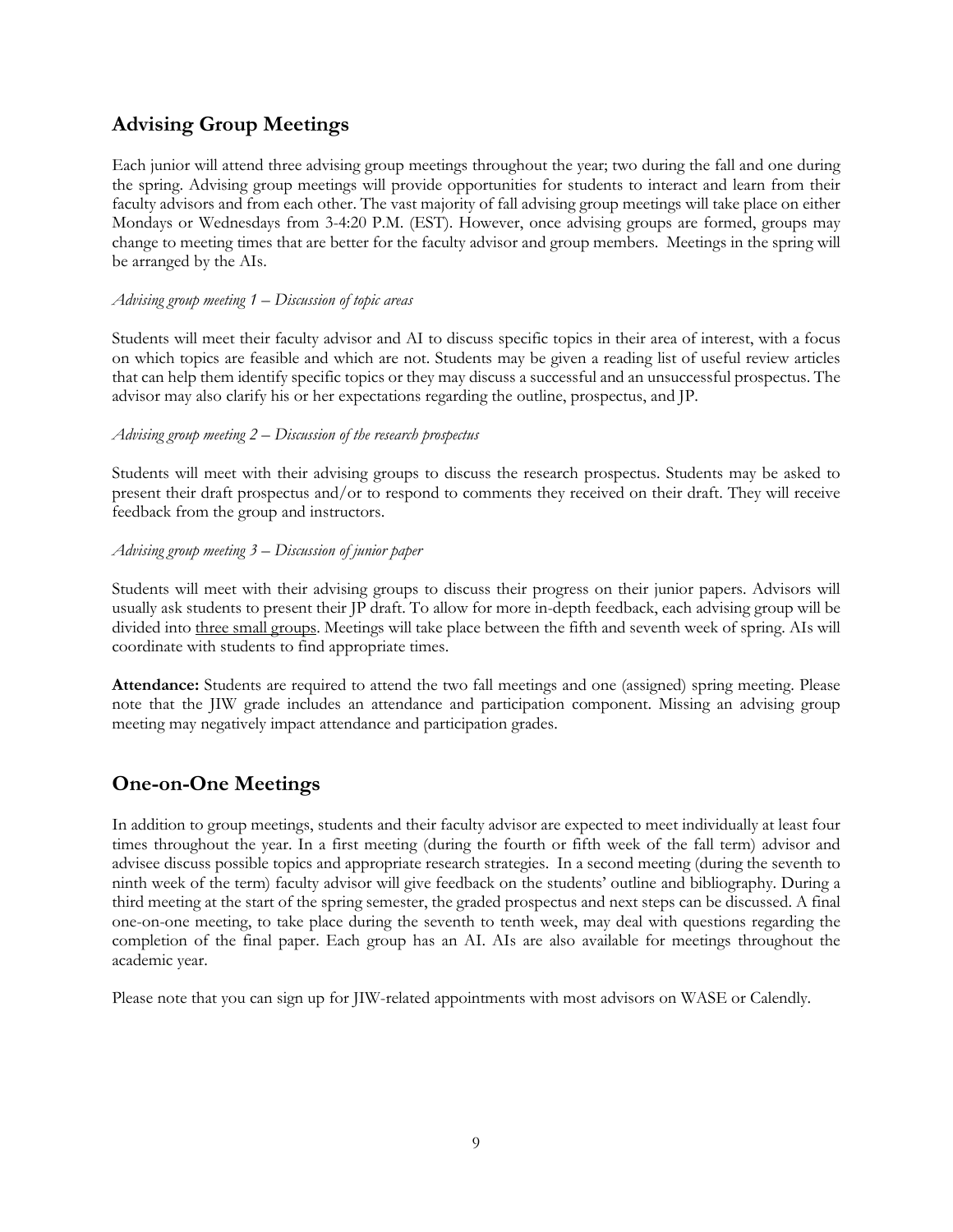# **4. Faculty Advisors and AIs**

### <span id="page-10-1"></span><span id="page-10-0"></span>**Faculty advisors and their research interests**

#### Swati Bhatt, [sbhatt@princeton.edu](mailto:sbhatt@princeton.edu)

**Meeting Day:** Wednesday **Office:** 202B Julis Romo Rabinowitz Building

**Areas of specialization:** Economics of Digitization, Industrial Organization, Finance, Applied Micro **Teaching:** Economics of the Internet, Connection and Communication in the Digital Bazar, Industrial Organization, Intermediate Microeconomics

Professor Bhatt's research centers on the economics of digitization, industrial organization with a focus on the technology industry, and finance. Her 2017 book, *How Digital Communication Technology Shapes Markets*, explores how digital technology has affected the functioning of markets and her 2019 book, *The Attention Deficit,* examines the consequences of information overload - the content tsunami. Bhatt has advised hundreds of juniors and seniors, and was Director of Student Programs at the Bendheim Center for Finance from 2000-2007. She is a faculty fellow of Forbes College and academic advisor to the varsity football team. She received her Ph.D. in economics from Princeton.

#### Smita Brunnermeier, [smita@princeton.edu](mailto:smita@princeton.edu)

**Meeting Day:** Monday **Office:** 228 Julis Romo Rabinowitz Building

**Areas of specialization:** Environmental Economics, Applied Microeconomics **Teaching:** Environmental Economics, Issues in Environmental & Natural Resource Economics, Intermediate Microeconomics, Environment and Development

Professor Brunnermeier's research covers topics in environmental economics. She has studied the costs and benefits of regulating hazardous air pollutants, the effects of environmental regulation on technological innovation and on industry location decisions, voluntary environmental programs, and the links between corporate environmental and financial performance. She has advised hundreds of JIW and senior thesis projects on applied microeconomics topics at Princeton and is the Executive Director of the Undergraduate Program in Economics. Her Ph.D. is from Vanderbilt University.

Colleen Carey, [cc7248@princeton.edu](mailto:cc7248@princeton.edu)

**Meeting Day:** Wednesday **Office**: 181 Julis Romo Rabinowitz Building

#### **Areas of specialization:** Health economics, public economics

Professor Carey's work focuses on the US health care industry. Her primary line of research examines government-managed markets for health insurance. A second line is focused on physician behavior, such as the role of financial relationships with drug firms or physician's response to demand shocks and price changes. She has written a number of papers examining the role of physicians in the US opioid epidemic. She was previously a staff economist at the Council of Economic Advisers. Prof. Carey is visiting from Cornell University, where she is an Assistant Professor in the Department of Economics

Natalie Cox, [nbachas@princeton.edu](mailto:nbachas@princeton.edu)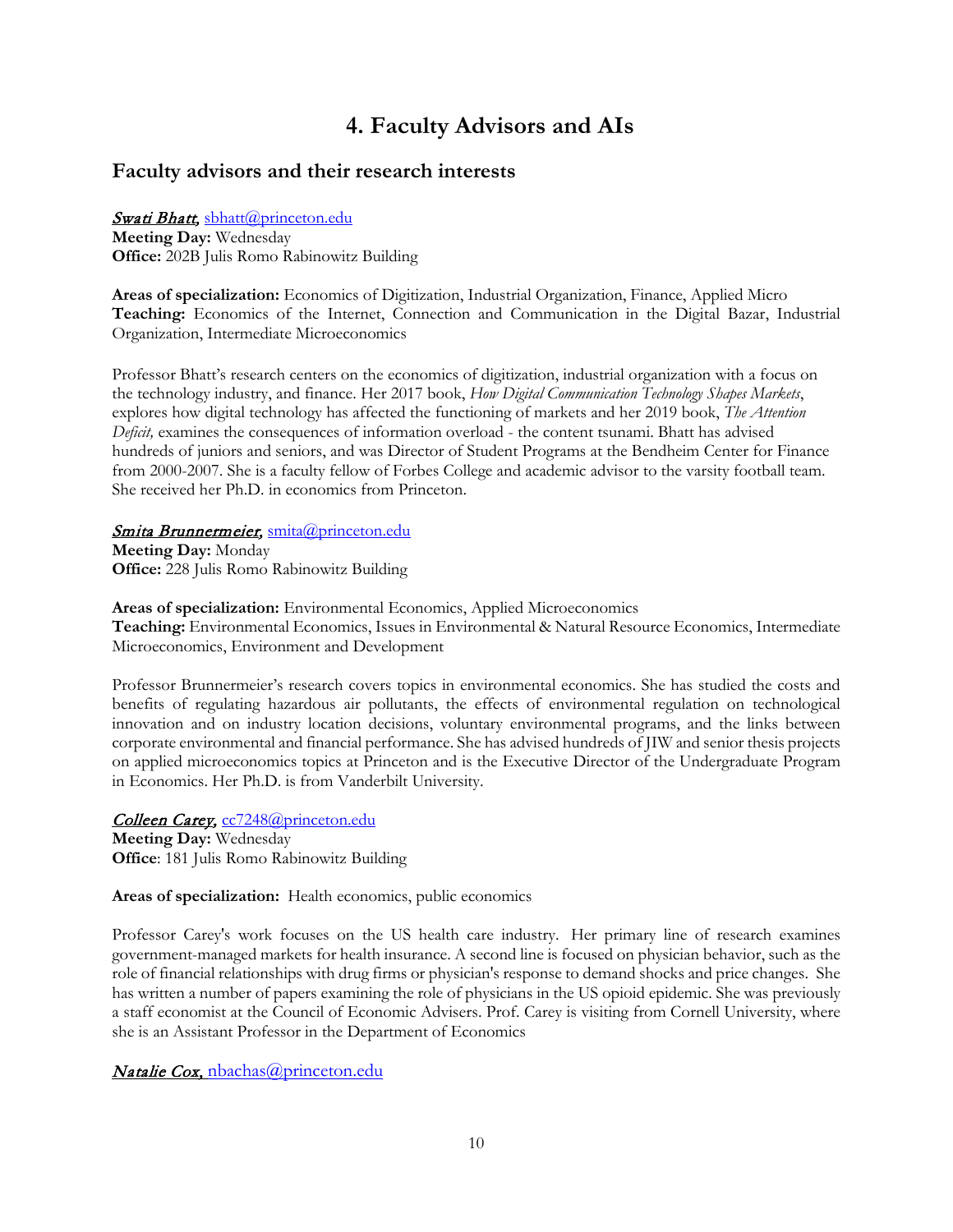**Meeting Day:** Wednesday **Office**: 206A Julis Romo Rabinowitz Building

**Areas of specialization:** Household Finance **Teaching:** Behavioral Finance and Entrepreneurial Finance

Professor Cox is an empirical economist, who does research primarily in household finance. She studies topics such as student loans, small business loans, and retirement savings, with a particular focus on government intervention in consumer credit markets. While at Princeton, she has taught courses in Behavioral Finance and Entrepreneurial Finance. She especially enjoys helping undergraduate students conduct economics research during the junior and senior thesis process. Cox has a Ph.D. in Economics from University of California, Berkeley.

Pablo Fajgelbaum, [pfajgelb@princeton.edu](mailto:pfajgelb@princeton.edu)

**Meeting Day:** Wednesday **Office:** 294 Julis Romo Rabinowitz Building

**Area of specialization:** International Trade, Spatial Economics **Teaching:** International Trade

Professor Fajgelbaum's research focuses on international trade and spatial economics. He has the studied distributional effects of trade, the U.S.-China trade war, and the optimal design of spatial policies. Fajgelbaum received his Ph.D. from Princeton.

Ernest Liu, [ernestliu@princeton.edu](mailto:ernestliu@princeton.edu) **Meeting Day:** Monday

**Office:** 206B Julis Romo Rabinowitz Building

#### **Area of specialization:** Finance, Economic Growth **Teaching:** Corporate Finance

Professor Liu's research focuses on the implications of weak financial institutions for economic growth, allocation of resources, and economic development. He has done work that uses production network theory to understand industrial policies, specifically the strong government support for upstream industries that are widely adopted in developing economies. His other work shows how financial market imperfections not only distort economic allocations via underinvestment, but may have amplifying effects because of the interactions across economic sectors or because the relationships between borrowers and lenders create underdevelopment traps. He received his Ph.D. in Economics from MIT in 2017.

## Adrien Matray, [amatray@princeton.edu](mailto:amatray@princeton.edu)

**Meeting Day:** Wednesday **Office:** 207 Julis Romo Rabinowitz Building

**Areas of specialization:** Entrepreneurship and Innovation, household finance, labor economics **Teaching:** Corporate Finance; Entrepreneurship, Innovation and Venture Capital

Professor Matray's interests include entrepreneurship, innovation, and access to banking services for lowincome households. He has done research on the real effects of lending relationships on innovative firms and inventor mobility and on the effect of the whether R&D-intensive firms are more resilient to trade shocks, in particular increased competition from Chinese imports. His current work on the topic involves understanding the frictions affecting entrepreneurship, SME growth, and technology adoption and how new technologies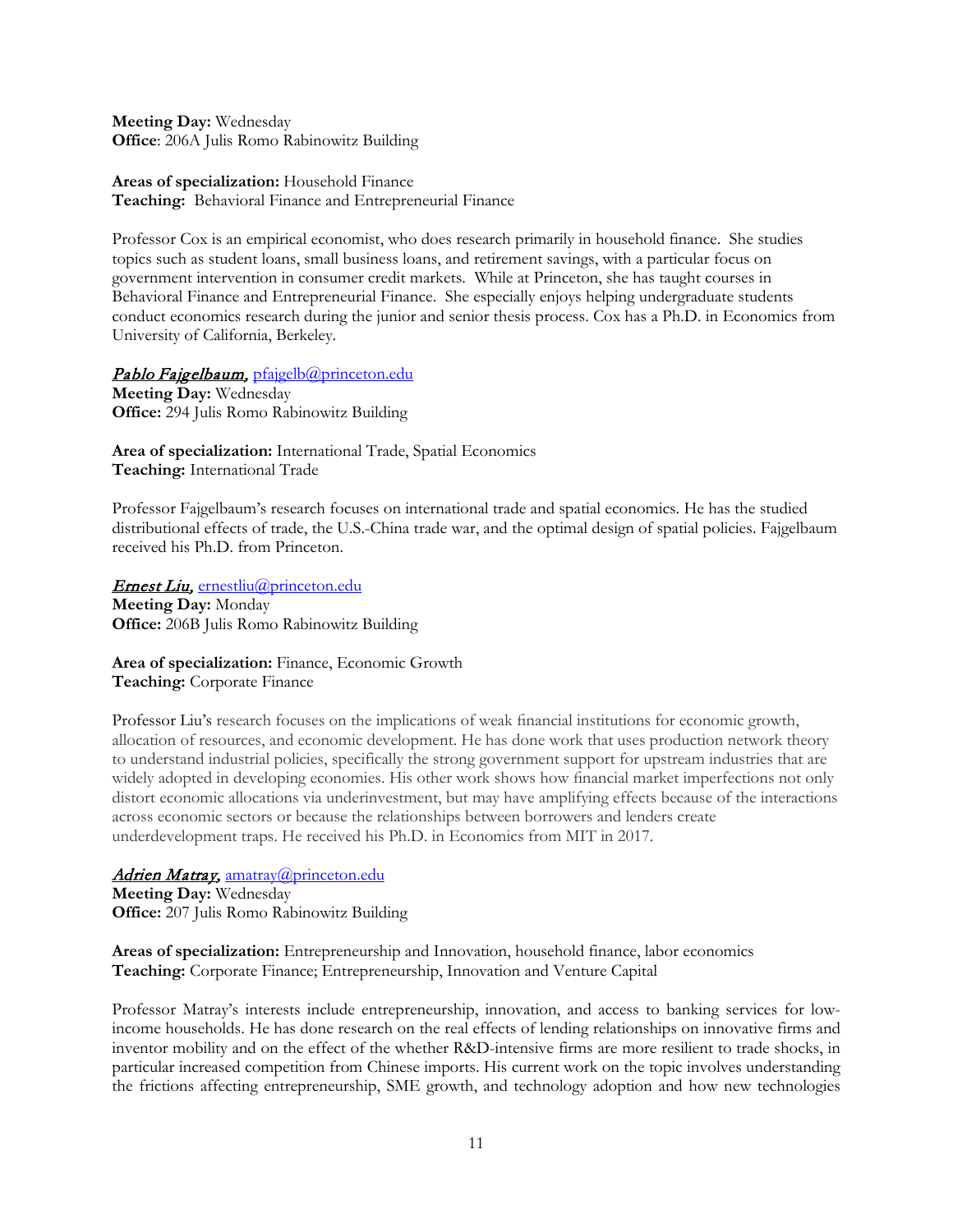affect SME productivity, employment, and income growth. These studies are conducted both in developed countries and in developing countries (India and Brazil).

Related to these questions, Adrien studies more broadly the allocation of workers across sectors and geographic areas and how the emergence of "bubbles" can affect the investment in human capital (decision to drop out of high school, to pursue an undergrad degree) and produce misallocation and affect long term earnings.

His second main line of research is on the determinants and consequences of access to banking services for low-income households. In particular, he studies how the supply bank branches affect financial inclusion, how health risk, and the expansion of publicly-provided health insurance (Medicaid and "Obamacare") affect lowincome household access to debt and ability to accumulate wealth. Finally, he is currently investigating the existence of potential racial discrimination in the banking sector regarding loan applications and the offer of affordable saving products.

Matray holds a Ph.D. in finance from HEC Paris and has previously been a Consultant for the French Ministry of Economy and Finance and for the World Bank.

#### Christopher Neilson*,* [cneilson@princeton.edu](mailto:cneilson@princeton.edu)

**Meeting Day:** Wednesday **Office:** 253B Louis A. Simpson International Building

**Areas of specialization**: Labor Economics, Industrial Organization, Development Economics **Teaching**: Microeconomics; Labor Economics

Professor Neilson studies education markets using tools from labor economics and empirical industrial organization. His work is focused on the equitable access to education through more effective policies and regulation when public-private provision of education services coexist. Most of his research is in developing countries and in particular, in Latin America and the Caribbean. Neilson received his Ph.D. in economics from Yale University and was an economics and business major at Universidad de Chile.

#### Kelly Noonan, [knoonan@princeton.edu](mailto:knoonan@princeton.edu)

**Meeting Day:** Monday Office*:* 222 Julis Romo Rabinowitz Building

**Areas of Specialization**: Health Economics, Family Economics **Teaching**: Introduction to Micro, Intermediate Microeconomics, Introduction to Macro, Health Economics

Professor Noonan's research focuses on the impact of maternal and child health on family resources and the economics of the family. She is particularly interested in child-policy issues. Noonan has explored the effects of maternal depression on, among others, family food insecurity and family homelessness and the impact of the 2008-11 crisis in Iceland on health behaviors. She is a faculty fellow of Butler College and a faculty fellow for the men's volleyball team. Noonan holds a Ph.D. in economics from SUNY Stony Brook.

Jonathan Payne, [jepayne@princeton.edu](mailto:jepayne@princeton.edu) **Meeting Day:** Monday **Office:** 307 Julis Romo Rabinowitz Building

**Area of specialization:** Money and Banking, Macroeconomics, Financial Economic History, and Computational Economics **Teaching:** Money, Finance & Macroeconomics with Agent Heterogeneity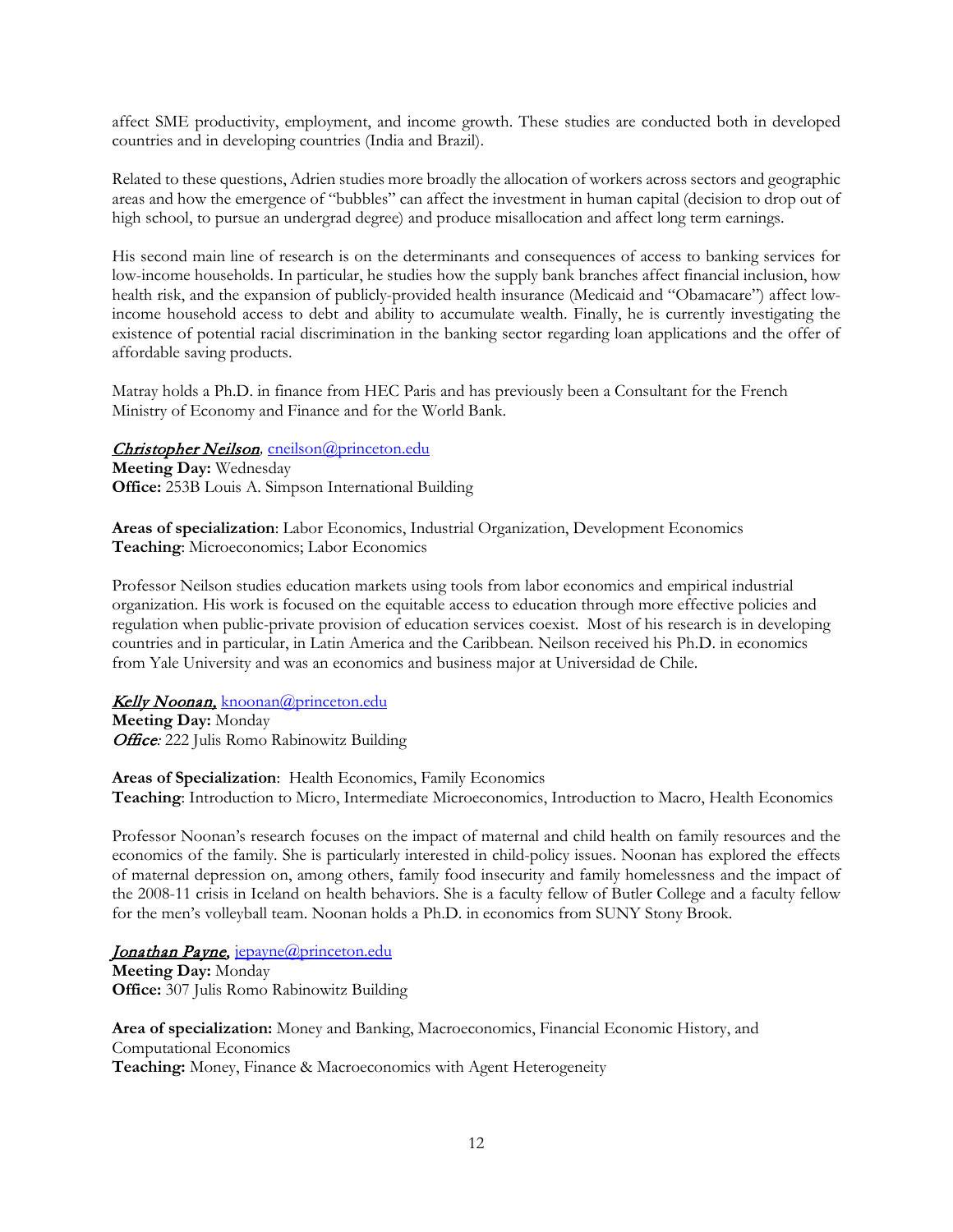Professor Payne's primary research focuses on money, banking, macroeconomics, and financial history. He has studied how to redesign the banking system to eliminate runs, how banks contract with firms during financial crises, and how to calculate historical yield curves for US government debt. His current research is focused on the future of the financial system. He is working on the potential role of private digital currencies as well as the impact of introducing a central bank digital currency. He is also working on developing new computational tools for solving the differential equations that arise in macroeconomic models. He is part of a group working on using neural networks to solve high dimensional differential equations. He received his Ph.D. in Economics from New York University before coming to Princeton.

#### Mica Sviatschi, [msviatschi@Princeton.edu](mailto:msviatschi@Princeton.edu)

**Meeting Day:** Monday **Office**: 128 Julis Romo Rabinowitz Building

#### **Area of specialization:** Development Economics, Crime, Labor Economics, Gender **Teaching:** Development Economics

Professor Sviatschi works on various topics in labor and development economics, with a focus on human capital, gender-violence and crime. One strand of her research explores how children start a criminal career in drug trafficking and gangs as well as the consequences of organized crime on economic development and state capacity. In particular, she has work on the development of criminal skills in drug trafficking organizations in Peru and gangs in El Salvador. In addition, she studies how criminal organizations such as gangs and drug trafficking groups affect household's behavior and state presence in the areas they control. She is also working with governments to design and evaluate public policies in narcotraffic and gangcontrolled areas analyzing large administrative datasets. Another strand of her research studies the role of state capacity to deter and improve service delivery to reduce gender-based violence. In particular, she is studying the effects of women police officers in Peru and India. In addition to this research, she has ongoing collaborative research projects in the Dominican Republic, Guatemala, Colombia, Jordan, and the US.

#### Can Urgun, [curgun@princeton.edu](mailto:curgun@princeton.edu)

**Meeting Day:** Wednesday **Office**: 277 Julis Romo Rabinowitz Building

**Areas of specialization:** Micro Theory, Game Theory, Organizational Economics, Applied Micro **Teaching:** Microeconomic Theory

Professor Urgun's areas of research interest are micro theory, game theory and organization economics. He has studied basic principles underlying Sun Tzu's classic treatise Art of War in a dynamic decision-theoretic model. Another paper examines the effects of patience in ordinary conflicts such as divorce, price wars and commercial litigation. More recent research explores contract manufacturing relationships and the role of costly inspection and money burning activities such as influence activities and bureaucracies in internal capital markets of multidivisional firms. Urgun holds a Ph.D. in managerial economics and strategy from Northwestern University.

#### Silvia Weyerbrock, [sweyerbr@princeton.edu](mailto:sweyerbr@princeton.edu)

**Meeting Day:** Monday **Office:** 227 Julis Romo Rabinowitz Building

**Areas of Specialization**: International Economics, Economics of Food and Agriculture **Teaching**: Economics of Europe, International Trade, Economics of Food and Agriculture, International Economics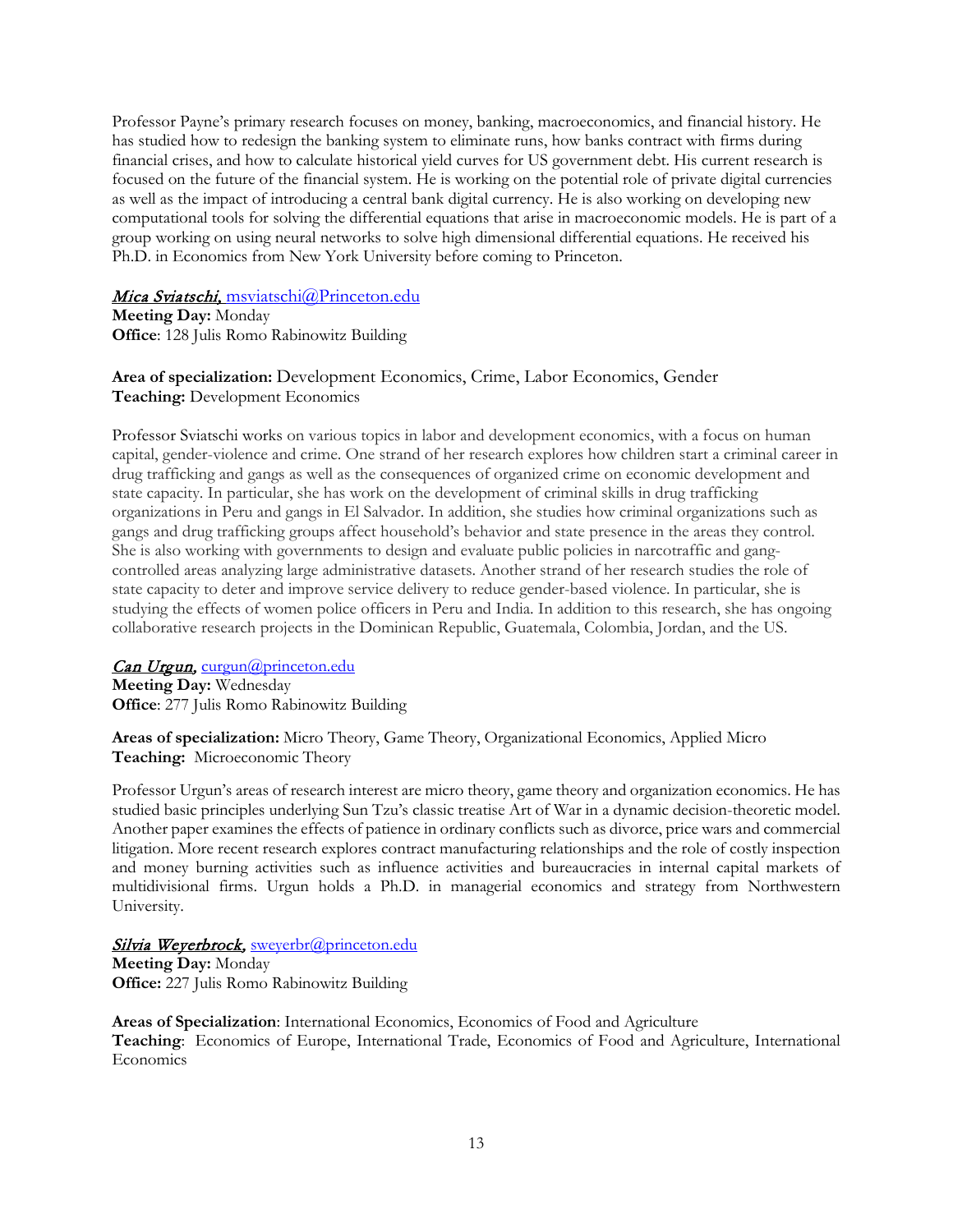Professor Weyerbrock's research largely focuses on applied trade policy analysis. She has studied the labor market effects of East-West migration in Europe, the reform of the European Union's Common Agricultural Policy, and the trade and budgetary implications of EU enlargements. Weyerbrock has also worked on multilateral trade liberalization and nontariff barriers to trade. Her Ph.D. in agricultural and resource economics is from UC Berkeley.

#### Iqbal Zaidi, [izaidi@princeton.edu](mailto:%20izaidi@princeton.edu)

**Meeting Day:** Wednesday **Office:** A26 Julis Romo Rabinowitz Building

**Areas of specialization:** Macroeconomics, International Economics, Financial Economics, Applied **Econometrics** 

**Teaching:** Macroeconomics, International Monetary Economics, Applied Econometrics

Professor Zaidi's research covers macroeconomics and financial economics, with a particular focus on econometric estimation of policy-oriented models. He has studied fiscal and monetary policy, structural adjustment in developing countries, financial markets, and financial regulation. Zaidi worked 25+ years in senior positions at the International Monetary Fund before coming to Princeton. He holds a Ph.D. in economics from Princeton University.

#### **JIW Faculty Director**

| <u>Kelly Noonan</u>  |                           | knoonan@princeton.edu, office: 222 Julis Romo Rabinowitz Bldg. |
|----------------------|---------------------------|----------------------------------------------------------------|
| <b>JIW</b> Organizer |                           |                                                                |
| <u>Lukas Althoff</u> | $l$ althoff@princeton.edu |                                                                |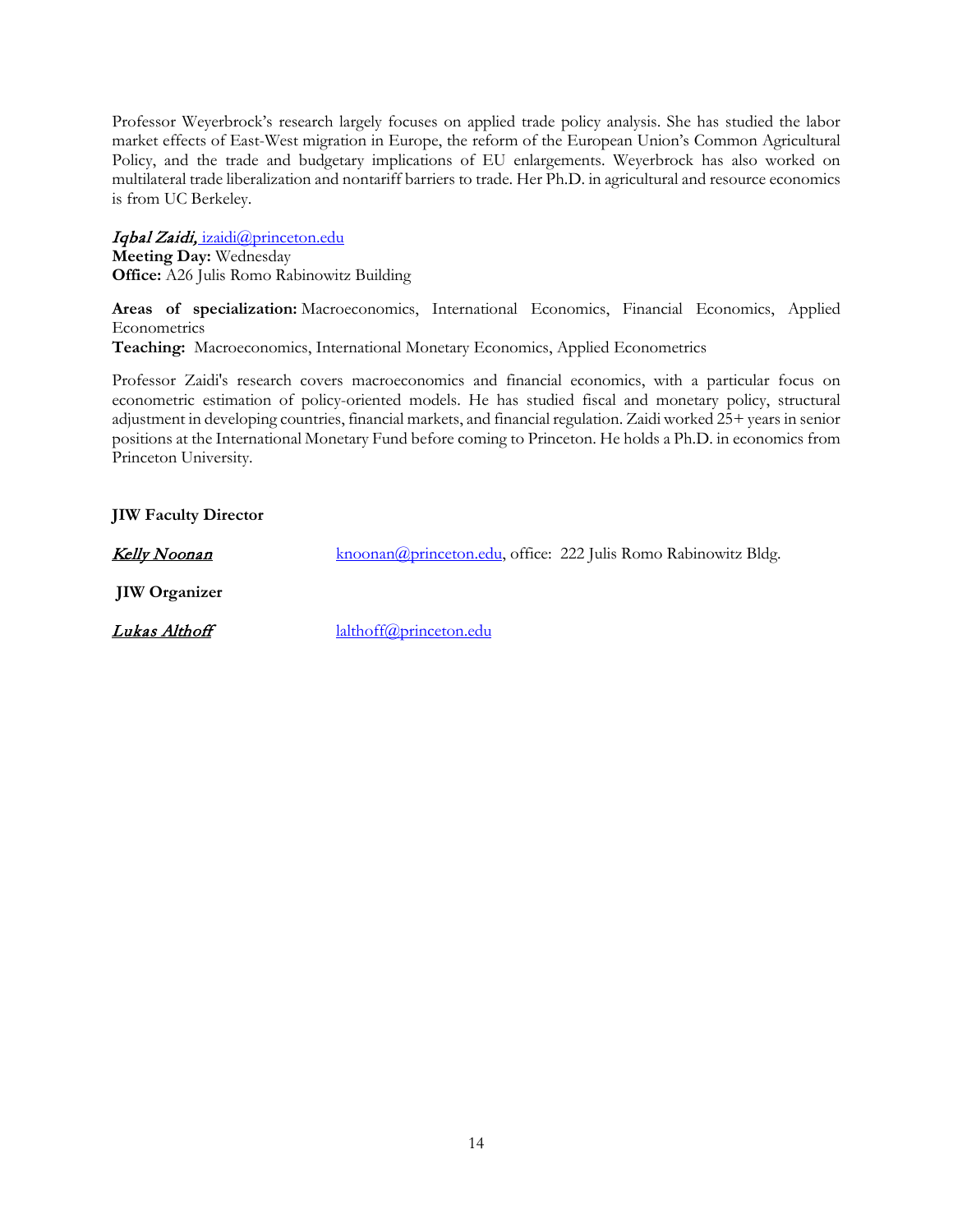# **JIW Assistant Instructors (AIs)**

Each AI will support one or two advising groups. They will attend, participate, and take attendance in all group meetings. They will manage the Canvas site for their groups and comment on the outline/bibliography, draft prospectus, and draft paper. They will also hold regular office hours.

<span id="page-15-0"></span>

| AI                                        | Email                              | <b>Research Interest</b>                                      | Advisor(s)                           |  |  |
|-------------------------------------------|------------------------------------|---------------------------------------------------------------|--------------------------------------|--|--|
| Patrick Agte                              | pagte@princeton.edu                | Development, Health,<br>Education, Industrial<br>Organization | Professor Carey<br>Professor Nielson |  |  |
| Rachel Anderson                           | rachelsa@princeton.edu             | Energy                                                        | Professor Brunnermeier               |  |  |
| Lukas Althoff                             | lalthoff@princeton.edu             | Labor, Public                                                 | Professor Fajgelbaum                 |  |  |
| Christine Cai                             | christine.cai@princeton.edu        | Labor, Education, Urban,<br>Health                            | Professor Noonan                     |  |  |
| zhangc@princeton.edu<br>Zhang Chen        |                                    | International Trade, Macro                                    | Professor Zaidi                      |  |  |
| Anais Galdin<br>agaldin@princeton.edu     |                                    | International Trade,<br>Industrial Organization               | Professor Bhatt                      |  |  |
| Lucas Mann                                | Imann@princeton.edu                | Macro, Macro labor                                            | Professor Sviatschi                  |  |  |
| Jessica Min                               | jessicamin@princeton.edu           | Household Finances,<br>Public, Labor                          | Professor Cox                        |  |  |
| Georgios<br>Nikolakoudis                  | gn3@Princeton.edu                  | Macro, Trade, Finance                                         | Professor Weyerbrock                 |  |  |
| Pellumb Reshidi<br>preshidi@princeton.edu |                                    | Micro Theory,<br>Experimental                                 | Professor Urgun                      |  |  |
| Simon<br>Schmickler                       | Simon.schmickler@princet<br>on.edu | Finance, Empirical Asset<br>Pricing                           | Professor Matray<br>Professor Payne  |  |  |
| Kecy Wu                                   | liukunwu@princeton.edu             | Entrepreneurship                                              | Professor Liu                        |  |  |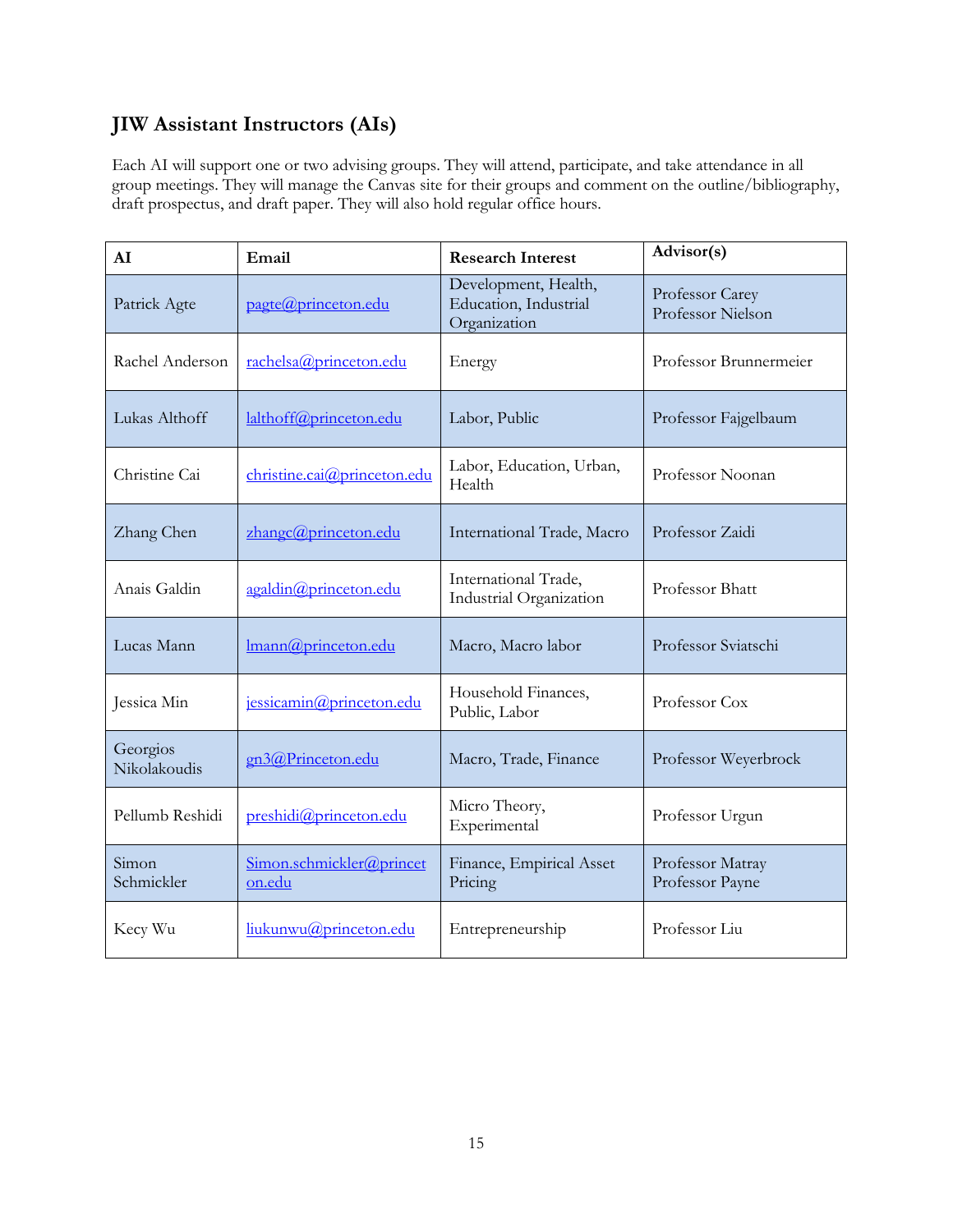# **5. Important submission deadlines**

| 09/8 (W) by 11:59 P.M.    | Advising group request form due. Questions to Christina Lipsky.                                                                                                                                 |
|---------------------------|-------------------------------------------------------------------------------------------------------------------------------------------------------------------------------------------------|
| $9/13$ (M)                | Political Economy applications due.                                                                                                                                                             |
| $10/8$ (F) by 11:59 P.M.  | Outline/bibliography<br>Students should submit a two-page synopsis of their JP. The bibliography<br>should include at least five annotated references.                                          |
| $10/15$ (F) by 11:59 P.M. | <b>Register</b> for a writing workshop and data management workshop                                                                                                                             |
| $11/12$ (S) by 11:59 P.M. | Draft prospectus                                                                                                                                                                                |
| 12/6 (F) by 11:59 P.M.    | Prospectus & mid-year JIW evaluation<br>Grades and comments will be available on Canvas by 1/14/22.                                                                                             |
| $1/26$ (W) by 11:59 P.M.  | Registration for Data Analysis Workshops                                                                                                                                                        |
| 03/21 (M) by 11:59 P.M    | Draft JP                                                                                                                                                                                        |
| 04/18 (M) by 11:59 P.M.   | Final JP & final JIW evaluation                                                                                                                                                                 |
|                           | Grades and comments will be available on Canvas by 5/17/22<br>(Note: The JP grade is not your overall JIW grade. Please see the section on<br>grading to learn how we calculate the JIW grade). |

<span id="page-16-0"></span>All assignments should be submitted on Canvas by 11:59 P.M. on the due date. Label your file with your last and first name and the last name of your advisor. Please submit the prospectus and JP in PDF format. Make sure your PDF file is not corrupted or otherwise unreadable.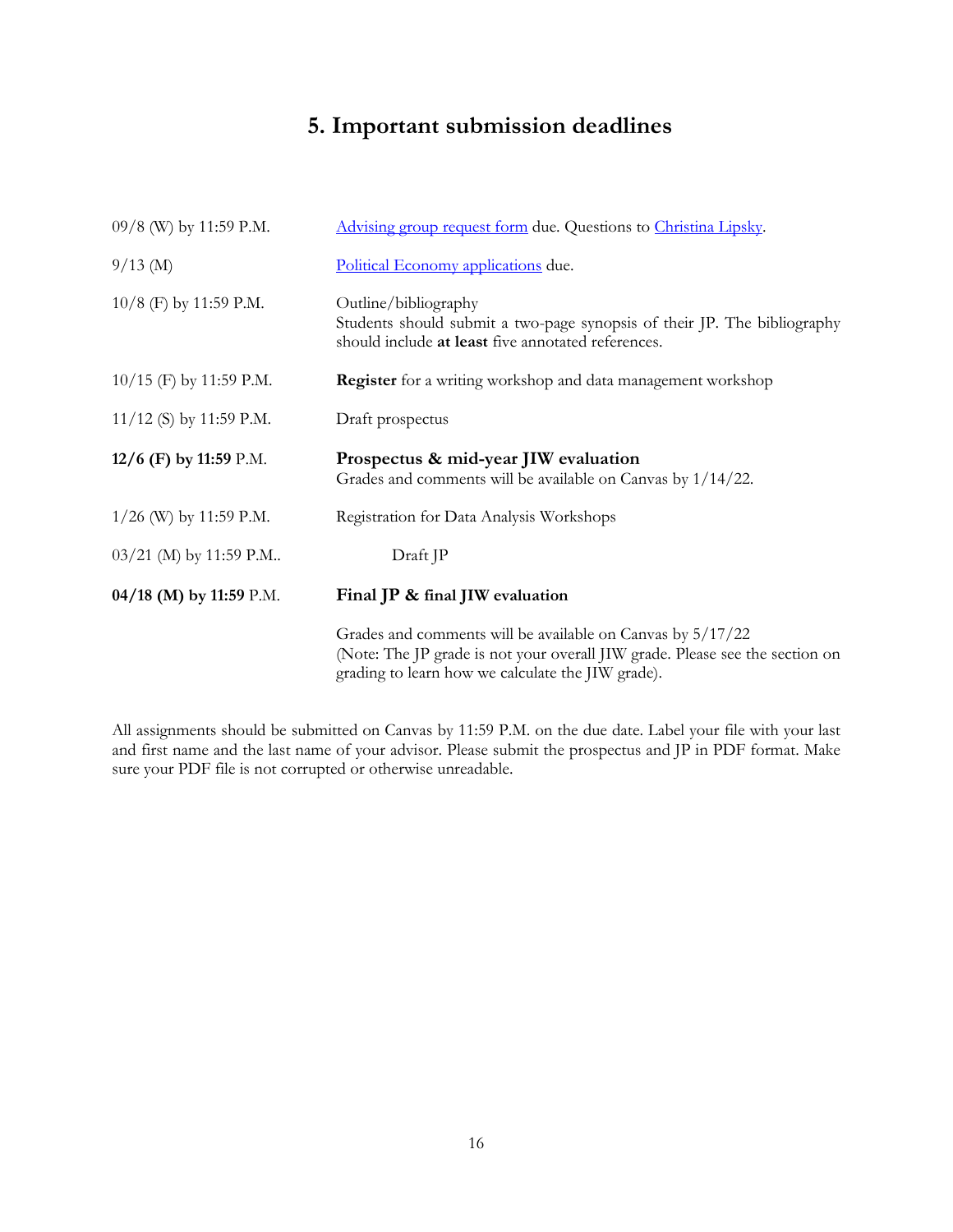# **6. JIW Schedule Class of 2023**

<span id="page-17-0"></span>

| Assignments                                                                                                                     | Class meetings and workshops                                                                                                                                                                                                                                                                                                                                                                | Group and advisor meetings<br>and advisor activities                                       |  |  |  |  |  |
|---------------------------------------------------------------------------------------------------------------------------------|---------------------------------------------------------------------------------------------------------------------------------------------------------------------------------------------------------------------------------------------------------------------------------------------------------------------------------------------------------------------------------------------|--------------------------------------------------------------------------------------------|--|--|--|--|--|
| Fall term—first six weeks: Defining a topic                                                                                     |                                                                                                                                                                                                                                                                                                                                                                                             |                                                                                            |  |  |  |  |  |
|                                                                                                                                 | Class lecture: Introduction to JIW                                                                                                                                                                                                                                                                                                                                                          |                                                                                            |  |  |  |  |  |
|                                                                                                                                 | Students attend ONE of two meetings.<br>K. Noonan, 9/1 (W), 3-4:20 pm & 7:30-<br>$8:50$ pm                                                                                                                                                                                                                                                                                                  |                                                                                            |  |  |  |  |  |
| Advising group requests due on<br>Canvas by 9/8 (W) by 11:59<br>p.m.                                                            | Class lecture: Literature and data in economics,                                                                                                                                                                                                                                                                                                                                            |                                                                                            |  |  |  |  |  |
| Group assignments posted on<br>Canvas by $9/10$ (F).                                                                            | B. Bordelon, B. Coffey & C. Jefferson, $9/8$<br>(W), 3-4:20 & 7:30-8:50 pm                                                                                                                                                                                                                                                                                                                  |                                                                                            |  |  |  |  |  |
| PPE applications due online by<br>$9/13$ (M).                                                                                   |                                                                                                                                                                                                                                                                                                                                                                                             | Advising group meeting: Discussion of<br>research area, 3-4:20 pm<br>9/13 (M) or 9/15 (W). |  |  |  |  |  |
|                                                                                                                                 | Class Lecture: Griswold Seminar<br>Presentations by select students from class<br>of 2022, 3-4:20 pm 9/20 (M)                                                                                                                                                                                                                                                                               |                                                                                            |  |  |  |  |  |
| Outline/bibliography due on<br>10/8 (F) by 11:59 p.m.                                                                           | Data sources workshops, 3-4:20 pm<br>Students attend at least ONE data sources<br>workshop of their choice.<br>Health, crime, and other socioeconomic<br>date (Bordelon), 9/22 (W)<br>Finance data (Coffey), 9/22 (W)<br>Macroeconomics and trade data (Bordelon),<br>$9/27$ (M)<br>Labor and education micro data (Jefferson),<br>$9/27 \;$ (M)<br>Environmental data (Bordelon), 9/29 (W) | Week 4-5 (9/20-10/1):<br>One-on-one meetings with students.                                |  |  |  |  |  |
| Registration for Writing and Data<br>Management Workshops by 11:59<br>p.m. on $10/15$ (F).<br>Outline/ bibliography returned on |                                                                                                                                                                                                                                                                                                                                                                                             | Review/approve<br>outlines/bibliographies.                                                 |  |  |  |  |  |
| $10/15(F)$ .                                                                                                                    | Fall term-second six weeks: Research design and literature review                                                                                                                                                                                                                                                                                                                           |                                                                                            |  |  |  |  |  |
| Draft prospectus due on 11/12                                                                                                   | Writing workshops, J. Swan/R. Anderson<br>Students register and attend one workshop<br>$10/25$ , $10/27$ , $11/1$ & $11/3$<br>Data management workshops, C. Cai                                                                                                                                                                                                                             | Week 7-9 $(10/25-11/12)$ :                                                                 |  |  |  |  |  |
| (F) by 11:59 p.m.                                                                                                               | Students register and attend one workshop.<br>$10/25$ , $10/27$ , $11/1$ & $11/3$<br>Two workshops are offered each day (3-<br>4:20 pm & 7:30-8:50 pm)                                                                                                                                                                                                                                      | One-on-one meetings with students.                                                         |  |  |  |  |  |

Please consult Master Calendar *on Canvas* for updates throughout the year. This version was updated on 8/20/2021.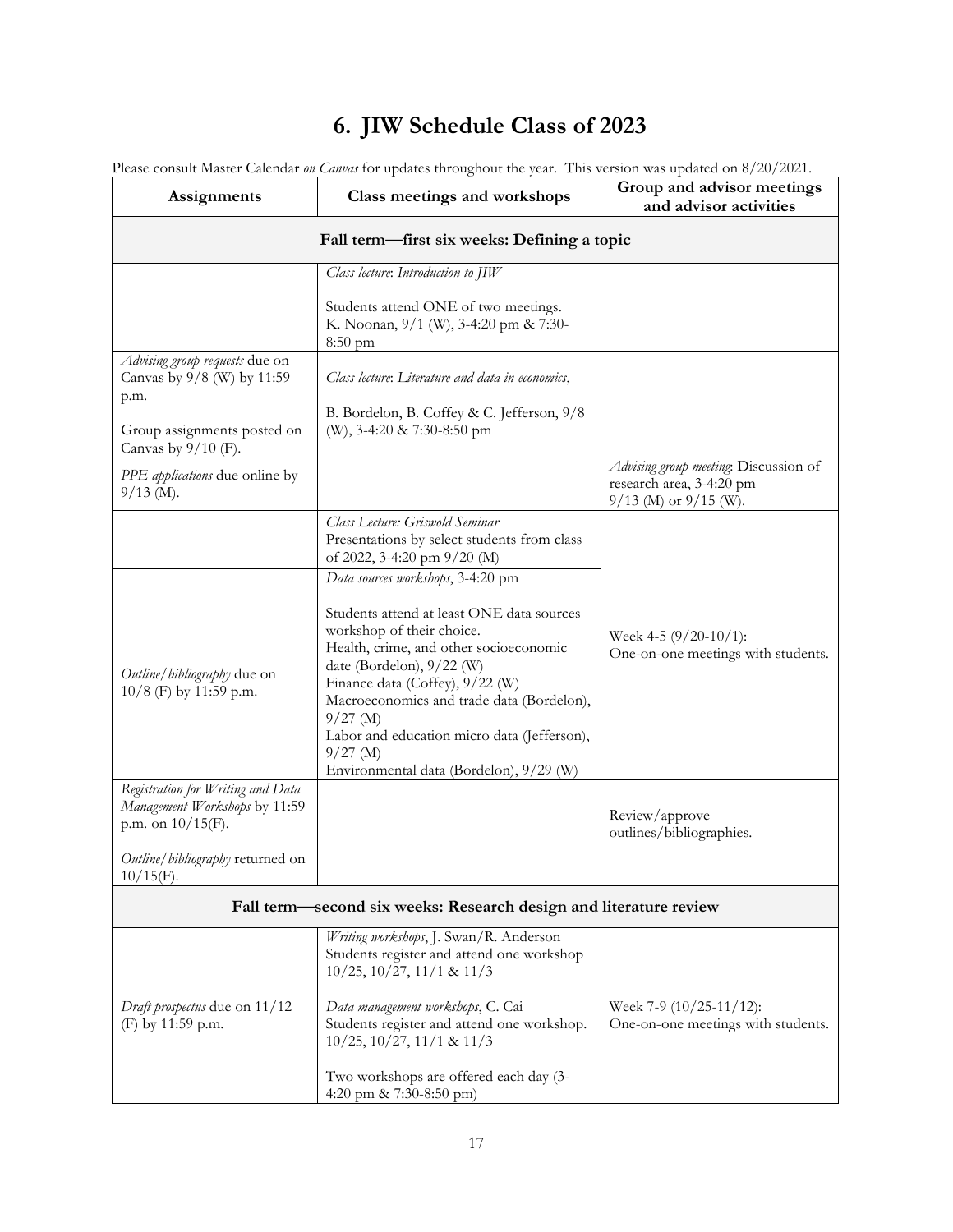| Assignments                                                                 | Class meetings and workshops                                                                                                                                                                                                                                                                                                                                                                            | Group and advisor meetings<br>and advisor activities                                                                                                         |  |  |
|-----------------------------------------------------------------------------|---------------------------------------------------------------------------------------------------------------------------------------------------------------------------------------------------------------------------------------------------------------------------------------------------------------------------------------------------------------------------------------------------------|--------------------------------------------------------------------------------------------------------------------------------------------------------------|--|--|
|                                                                             |                                                                                                                                                                                                                                                                                                                                                                                                         | Advising group meeting: Student<br>presentations, 3-4:20 pm.<br>$11/15$ (M) or $11/17$ (W).                                                                  |  |  |
| Draft prospectus returned on<br>$11/19$ (M).                                |                                                                                                                                                                                                                                                                                                                                                                                                         | Advisor review AI's comments on<br>drafts.                                                                                                                   |  |  |
| Prospectus and mid-year<br>JIW evaluation due at 11:59<br>p.m. on 12/6 (M). |                                                                                                                                                                                                                                                                                                                                                                                                         |                                                                                                                                                              |  |  |
|                                                                             | Fall term-Reading period                                                                                                                                                                                                                                                                                                                                                                                |                                                                                                                                                              |  |  |
| Prospectus comments and<br>grades available by 1/14.                        |                                                                                                                                                                                                                                                                                                                                                                                                         | Advisors submit prospectus grades<br>and comments.                                                                                                           |  |  |
|                                                                             | Spring term—first six week: Analysis and writing                                                                                                                                                                                                                                                                                                                                                        |                                                                                                                                                              |  |  |
| Registration for Data Analysis<br>Workshops by 11:59 p.m. on<br>$1/26$ (W). | Data analysis workshops, O. Agersnap<br>Students register and attend at least ONE<br>data analysis workshop. The workshops will<br>focus on either Cross-section/panel data or<br>Time-series data.<br>Two workshops will be offered on each of<br>the following dates: $1/31$ , $2/2$ , $2/7$ & $2/9$<br>(3-4:20 pm & 7:30-8:50 pm). More<br>information about these workshops will be<br>forthcoming. | Weeks 1-2 (1/24-2/4):<br>One-on-one meetings with students<br>to discuss prospectus and next<br>steps.                                                       |  |  |
|                                                                             |                                                                                                                                                                                                                                                                                                                                                                                                         | Week 5 or 6:<br>Advising group meetings (split group<br>into 2 or 3 subgroups). Student<br>present ongoing work. Schedule<br>TBA by individual advisors/AIs. |  |  |
|                                                                             | Spring term—second six weeks: Finalizing the JP/senior thesis planning                                                                                                                                                                                                                                                                                                                                  |                                                                                                                                                              |  |  |
| Draft JP due $3/21$ (M).<br>Draft JP returned on 3/30<br>(W).               |                                                                                                                                                                                                                                                                                                                                                                                                         | Week 7-11 (3/14-4/15):<br>One-on-one meetings to discuss<br>progress on final JP<br>Week 8: Advisors review AI's<br>comments on drafts.                      |  |  |
| Final JP and evaluation due<br>on 4/18 (M) by 11:59 p.m.                    |                                                                                                                                                                                                                                                                                                                                                                                                         | Week 12 (4/18-4/22):<br>Office hours for students wishing to<br>discuss senior thesis plans.                                                                 |  |  |
|                                                                             | Spring term – Reading & Finals period                                                                                                                                                                                                                                                                                                                                                                   |                                                                                                                                                              |  |  |
| Final JP Grades & comments<br>will be available on Canvas by<br>5/17.       | Senior thesis planning meeting, Noonan,<br>Bordelon, Coffey and Jefferson 4/27 (W),<br>$3 - 3:50$                                                                                                                                                                                                                                                                                                       | Advisors submit JP grades and<br>comments by 5/6.                                                                                                            |  |  |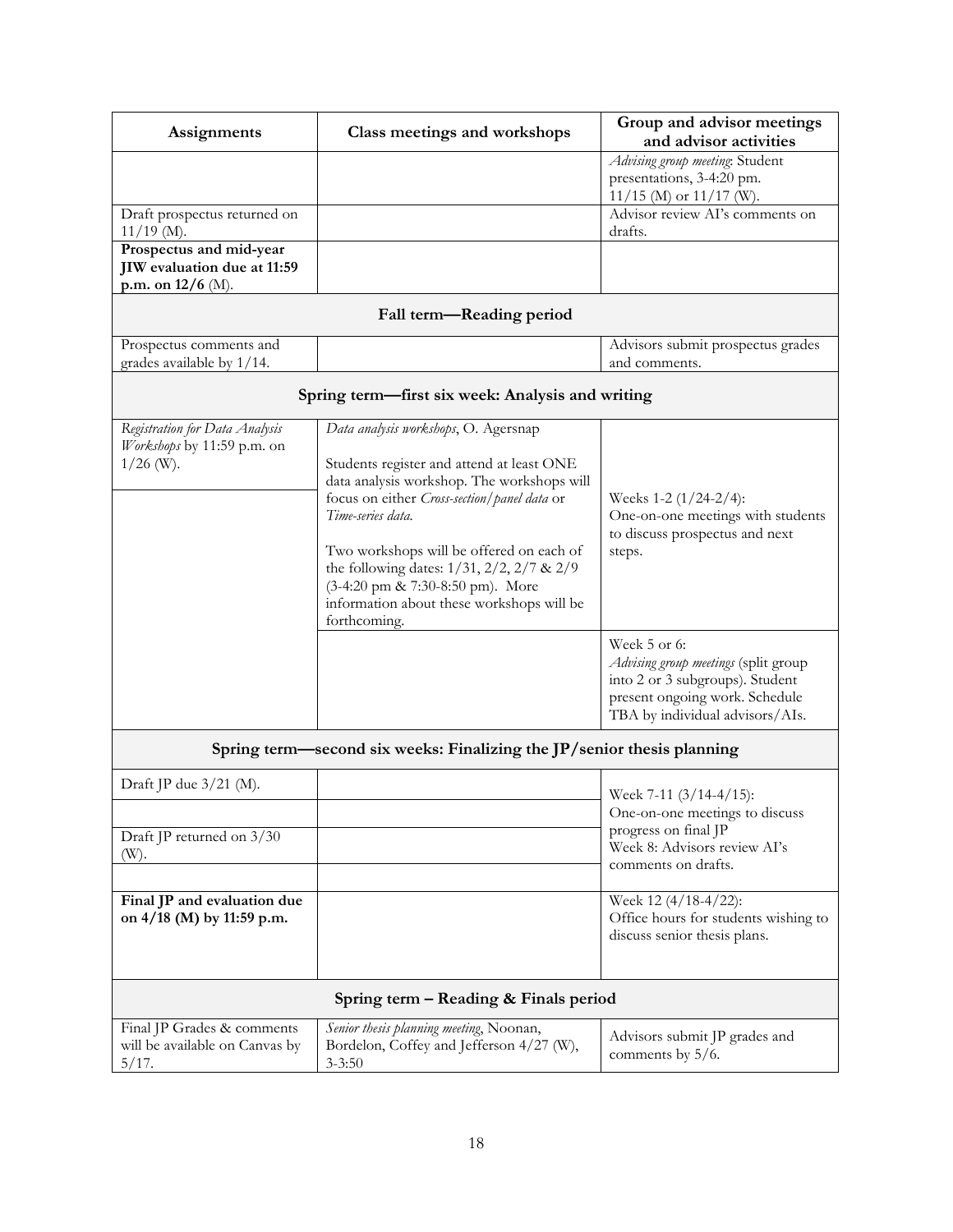# **7. Grading**

On your transcript, you will receive a single JIW grade, which will be based on the prospectus, the junior paper, and attendance and participation in lectures, workshops, and advising group meetings.

## <span id="page-19-0"></span>**The prospectus**

#### **Criteria for Grading**

The prospectus can be thought of as falling above, below, or on an imaginary line in the grading scale. In general, prospectuses that meet the top five of our criteria will receive grades above the line (A+, A, or A-). Those that don't meet these five criteria will receive grades below the line (regardless of how well they fulfill the other criteria). See the following page for a detailed grading rubric.

**1. Question or Problem.** A well-defined question or problem that requires economic analysis and that is motivated (in terms of the economics/finance literature and/or the proposed methodology), feasible (in terms of the available data for empirical projects, and the mathematical and computational methods for theoretical projects), and presented explicitly and early in the document.

**2. Innovation and Independence**. Demonstration of insight and independence of thought or approach, whether in terms of the question or problem posed, the methodology specified, or (for empirical projects) the data to be analyzed.

**3. Methodology.** A well-developed and appropriate methodology (an empirical approach or a theoretical modeling strategy) that can informatively address the question or problem. For empirical projects, this means (1) a clear statement of the hypothesis or hypotheses to be tested, and (2) the identification and justification of the statistical and econometric technique to be used (for example, linear or probit regression analysis). For theoretical projects, this means (1) a tentative but essentially complete statement of the structure of the model, (2) a clear statement of the solution methods that will be used (for example, closed-form analytical or numerical solutions), (3) preferably, some preliminary results, and (4) a statement of ways in which the model will be developed and refined in the following semester.

**4. Data.** For empirical projects, well-chosen data that are appropriate to the question or problem and are readily available.

**5. Structure**. A visible, easy-to-follow structure consistent with the conventions of economics.

**6. Literature Review.** The situating of the question or problem in the literature—not an attempt to exhaustively cite the literature but rather to establish a link between the question/problem and the existing literature in economics/finance.

**7. Expected or Preliminary Results.** This should include (1) discussion of the outcomes, or results, that the author anticipates, (2) a brief explanation of the reasons for the expectation, whether economic intuition or the findings of related previous research, and (3) the discussion of possible pitfalls and thoughts about further research.

**8. Style**. Lucid, informative, readable sentences; well-defined key terms and concepts; appropriate gauging of readers' knowledge; presentation of sufficient context; clear and concise writing.

**9. Source citations**. The proper and consistent use of a citation style is found in the economics/finance literature—for example, the APA style or the style used in the *American Economic Review*.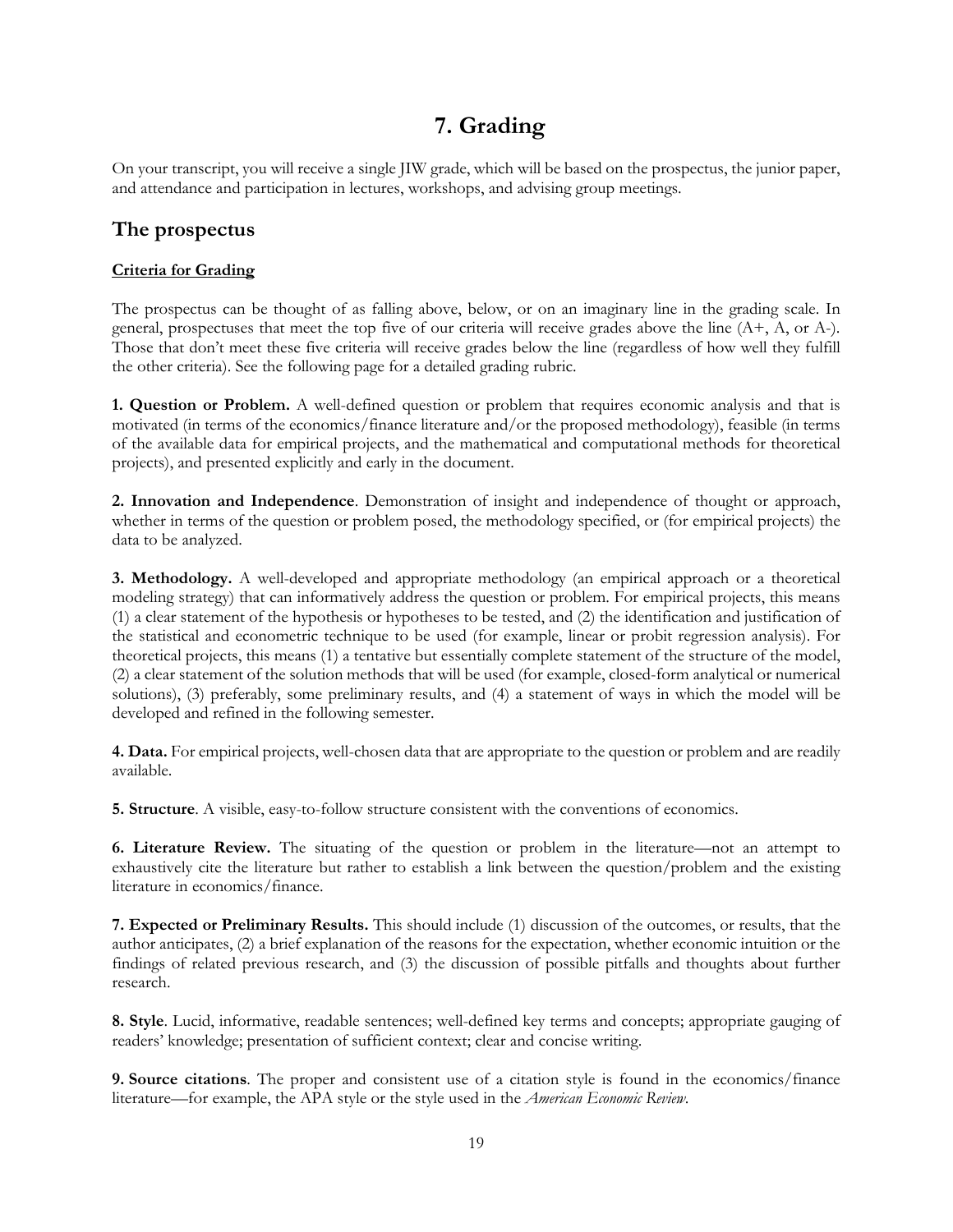#### **Grading Rubric**

| $A+$           | An A+ prospectus meets all of the criteria and could lead to a publishable paper in an<br>Economics or Finance journal.                                                                                                                                                                                               |
|----------------|-----------------------------------------------------------------------------------------------------------------------------------------------------------------------------------------------------------------------------------------------------------------------------------------------------------------------|
| A range        | An A prospectus fully meets all criteria. An A- prospectus fully meets the top five criteria and<br>is competent with respect to the other four.                                                                                                                                                                      |
| <b>B</b> range | A prospectus in the B range is problematic in terms of any of the top five criteria (e.g., has a<br>well-defined question/problem but a poorly rationalized methodology or an imprecise<br>question/problem but a well-chosen data set and promising methodology) and is competent<br>with respect to the other four. |
| C range        | A prospectus in the C range is faulty in terms of any of the top five criteria and may be less<br>than competent with respect to the other four.                                                                                                                                                                      |
| D              | A D prospectus is deficient in most of the criteria and adds nothing to one's understanding of the<br>subject beyond what might be gleaned from superficial reading in the area. Even a D prospectus,<br>however, must demonstrate that the writer has some knowledge and understanding of the<br>economic issues.    |
| F              | An F prospectus is similar to a D prospectus but is less than half the expected length and/or fails<br>to bring economic tools to bear on the problem.                                                                                                                                                                |

The expected length of a junior prospectus is ten pages (excluding the bibliography).

# <span id="page-20-0"></span>**The paper**

The same grading criteria apply to junior papers and senior theses. When assessing independent work in terms of innovation, sophistication and completeness, JP advisors should take into account that juniors have significantly less time to work on their papers and have taken fewer economics courses than seniors.

#### **Criteria for Grading**

A junior paper (JP) or senior thesis can be thought of as falling above, below, or on an imaginary line in the grading scale. In general, independent work that meets the top four criteria below will receive grades above the line (A+, A, or A-). Those that don't meet these four criteria will receive grades below the line (regardless of how well they fulfill the other criteria). See the next page for a detailed grading rubric.

**1. Question or Problem.** A well-defined question or problem that requires economic analysis and that is motivated (in terms of the economics/finance literature and/or the proposed methodology), feasible (in terms of the available data for empirical projects, and the available mathematical and computational methods for theoretical projects), and presented explicitly and early in the document.

**2. Innovation and Independence**. Demonstration of insight and independence of thought or approach, whether in terms of the question or problem posed, the methodology specified, or the results.

**3. Methodology.** A well-developed, appropriate, and sophisticated methodology (an empirical approach or a theoretical modeling strategy) that informatively addresses the question or problem. For empirical projects, this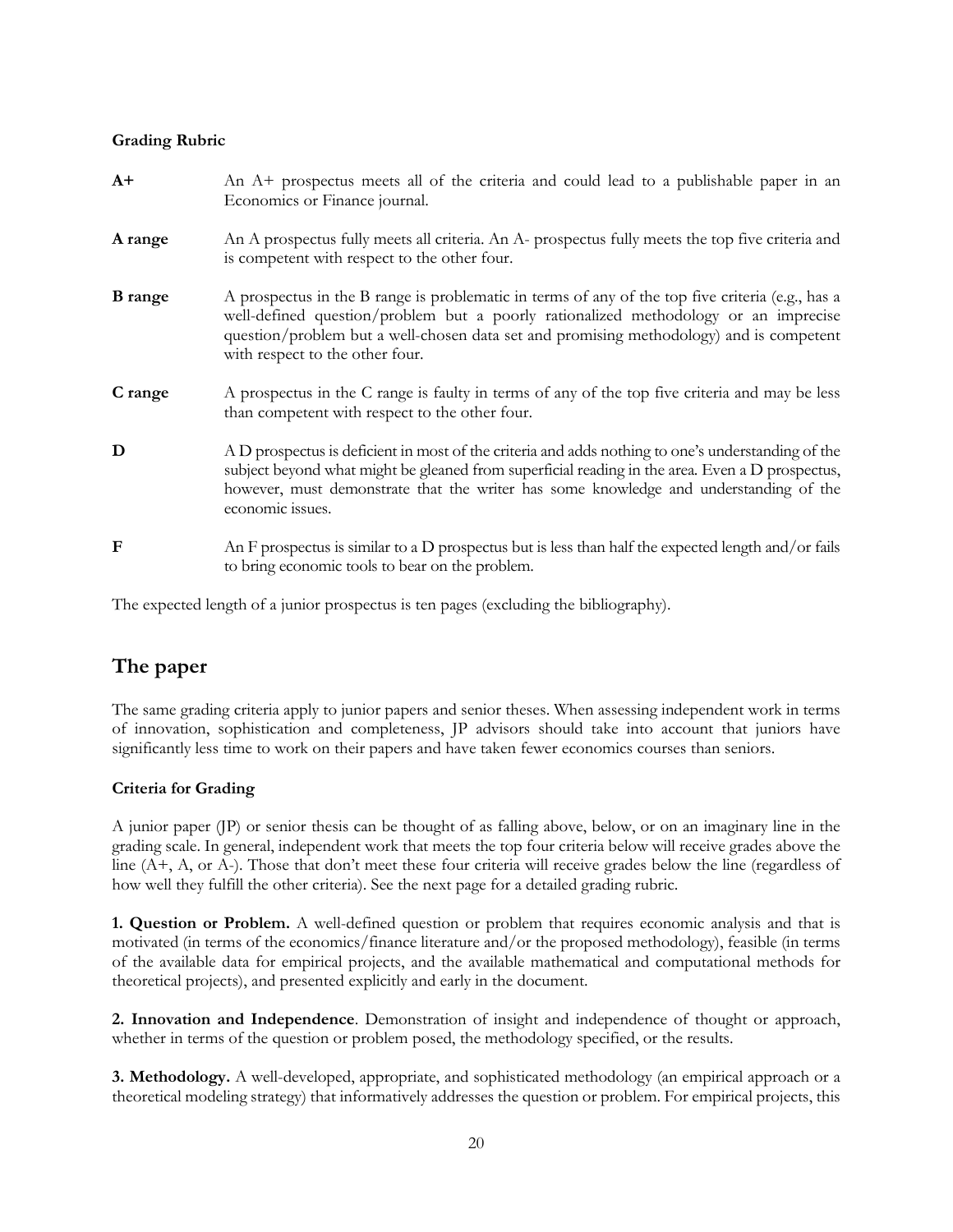means (1) a clear statement of the hypothesis or hypotheses, (2) a detailed characterization of the data set and why it was chosen, (3) the identification and justification of the statistical and econometric technique used (for example, linear or probit regression analysis), (4) careful and thorough implementation of the technique, and (5) review and discussion of applicable test statistics. For theoretical projects, this means (1) a complete statement of the structure of the model, (2) justification of solution methods (for example, closed-form analytical or numerical solutions), and (3) solution of the model.

**4. Results.** An explicit statement and discussion of the new results emerging from the project and their relevance to economics and/or finance. This discussion should also include a discussion of (1) how the results relate to economic intuition and/or the findings of related previous research, (2) possible limitations of the results, and (3) directions for further research.

**5. Structure**. A visible, easy-to-follow structure consistent with the conventions of economics. A reader can easily identify sections that typically occur in papers in the economics/finance literature, such as Title, Abstract, Introduction, Literature Review, Methodology, Results, Conclusion, and References.

**6. Literature Review.** The situating of the question or problem in the literature—not an attempt to exhaustively cite the literature, but rather to establish a link between the question/problem and the existing literature in economics/finance.

**7. Style**. Lucid, informative, readable sentences; well-defined key terms and concepts; appropriate gauging of readers' knowledge; presentation of sufficient context; clear and concise writing.

**8. Source Citations**. The proper and consistent use of a citation style found in the economics/finance literature—for example, the APA style or the style used in the *American Economic Review*.

#### **Grading Rubric**

| $A+$           | An A+ JP or thesis meets all of the criteria and makes a significant contribution to the<br>Economics/Finance literature.                                                                                                                                                                                                                                                                                                                                                                          |
|----------------|----------------------------------------------------------------------------------------------------------------------------------------------------------------------------------------------------------------------------------------------------------------------------------------------------------------------------------------------------------------------------------------------------------------------------------------------------------------------------------------------------|
| A range        | An A JP or thesis fully meets all criteria. An A-JP or thesis fully meets the top four criteria<br>and is competent with respect to the other four.                                                                                                                                                                                                                                                                                                                                                |
| <b>B</b> range | A JP or thesis in the B range is problematic in terms of any of the top four criteria (e.g., has a<br>well-defined question/problem but a poorly rationalized methodology and inconclusive<br>analysis, or an imprecise question/problem but an interesting set of results derived with<br>appropriate methodology, or a competent analysis of a well-defined question but with only<br>limited new insight or limited applicability) and is competent with respect to the other four<br>criteria. |
| C range        | A JP or thesis in the C range is faulty in terms of any of the top four criteria and may be less<br>than competent with respect to the other four.                                                                                                                                                                                                                                                                                                                                                 |
| D              | A D JP or thesis is deficient in most of the criteria and adds nothing to one's understanding of<br>the subject beyond what might be gleaned from superficial reading in the area. Even a D<br>independent research project, however, must demonstrate that the writer has some knowledge<br>and understanding of the economic issues.                                                                                                                                                             |
| $\mathbf{F}$   | An $F$ IP or thesis is similar to $D$ work in that it fails to meet most criteria. A failing grade indicates<br>that the student did not research the subject at all adequately and/or fails to bring economic tools<br>to bear on the problem.                                                                                                                                                                                                                                                    |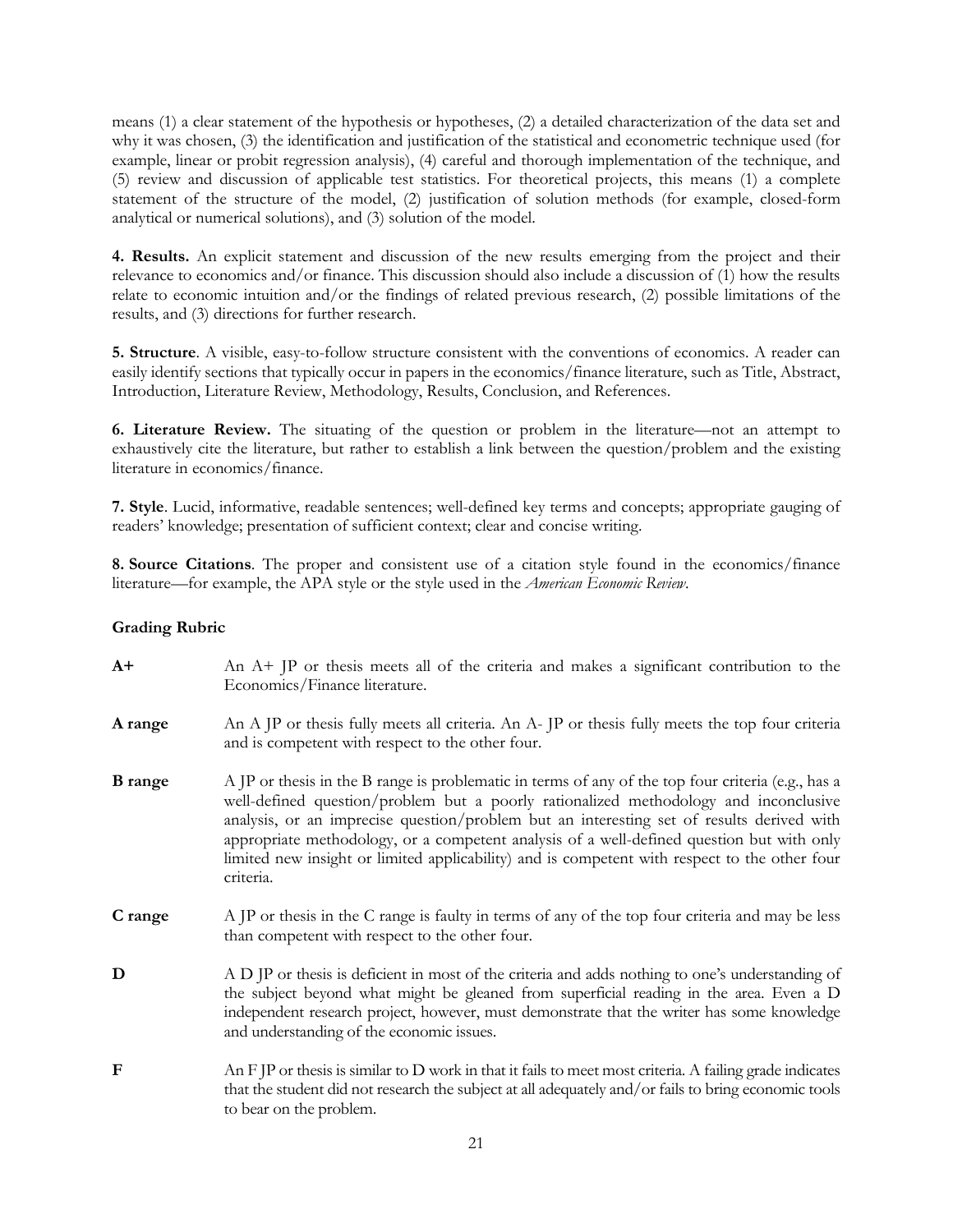Juniors and seniors are asked to stay within the recommended page limits for their JPs (25-35 pages) and senior theses (60-80 pages) and to follow formal requirements specified in the memos on independent work. The page limits do not include bibliographies and appendices.

For practical purposes, faculty advisors will assign between 1 and 100 points to your prospectus and final JP.

| Grade       | <b>⊥ ⊾</b>            | . .                        | <u>. .</u>              |                      |                  | -     | ີ                                           |                                                                                           | . .                                           | ້                                                |                           |
|-------------|-----------------------|----------------------------|-------------------------|----------------------|------------------|-------|---------------------------------------------|-------------------------------------------------------------------------------------------|-----------------------------------------------|--------------------------------------------------|---------------------------|
| -<br>Points | $\Omega$<br>$7 - 100$ | 02<br>-96<br>$\sim$<br>ر . | $\sim$<br>$90-$<br>- 24 | 07<br>-89<br>29<br>Ο | ∩∩<br>`-86<br>oə | 80-82 | $- -$<br>$\sim$<br>$\overline{\phantom{a}}$ | $\overline{\phantom{a}}$<br>$\overline{\phantom{0}}$<br>' r<br>$-1$<br>$\cdot$<br>$\cdot$ | $\sim$<br>$\overline{\phantom{0}}$<br>U-<br>- | $\overline{\phantom{a}}$<br>$\sim$<br>60-c<br>.ט | $\sim$ 0.00 $\sim$<br>902 |

Examples of A-level prospectuses and junior papers can be found on Canvas.

## <span id="page-22-0"></span>**Attendance**

Students are required to attend eleven meetings: four lectures, four workshops, and three group advising meetings. Attendance for the data sources workshop will be determined by completing and scoring 80% on the data sources quiz for the student's assigned advising group. Some juniors are exempt from the data workshops. Please see workshop descriptions for specific exemptions.

Students may receive between 0 and 100 points for attendance. Points received for attendance will be equal to the average of the points received on the prospectus and JP minus a penalty for missed meetings. *You may miss one meeting without penalty*. If you miss more than one meeting, we will reduce your 'attendance points' by 3 points for each additional meeting you miss.

Example: If you miss three out of eleven meetings, you will be penalized for missing two meetings. Suppose the average of your points on the prospectus and JP is 91. We will then subtract 6 points (2 times 3 points) from this average; you will receive 85 points for attendance.

# <span id="page-22-1"></span>**Participation**

Students are expected to participate in advising group meetings, complete the advisor group survey and register for workshops. During your advising group meetings, you may be asked to give a presentation on your ongoing research and to provide feedback to other students. Moreover, participation in Canvas discussion forums (if applicable) counts as part of the participation component of grading.

Students may receive between 0 and 103 points for participation. Points received for participation will be equal to the average of the points received on the prospectus and JP plus a participation adjustment.

Each faculty advisor will indicate if a student's participation in group meetings was above-average, average, or below-average. We will add 3 points to the average of the prospectus/JP points for above-average participation, subtract 3 points for below-average participation, and record your average prospectus/JP points for average participation. Additionally, each time you do not register on time for a workshop or if you do not complete the advisor survey on time, 'participation points' will be reduced by 1 point.

Example: If your participation is above average and you received an average of 91 points on your prospectus and JP and you didn't register for the writing workshop, you will receive 93 points for participation.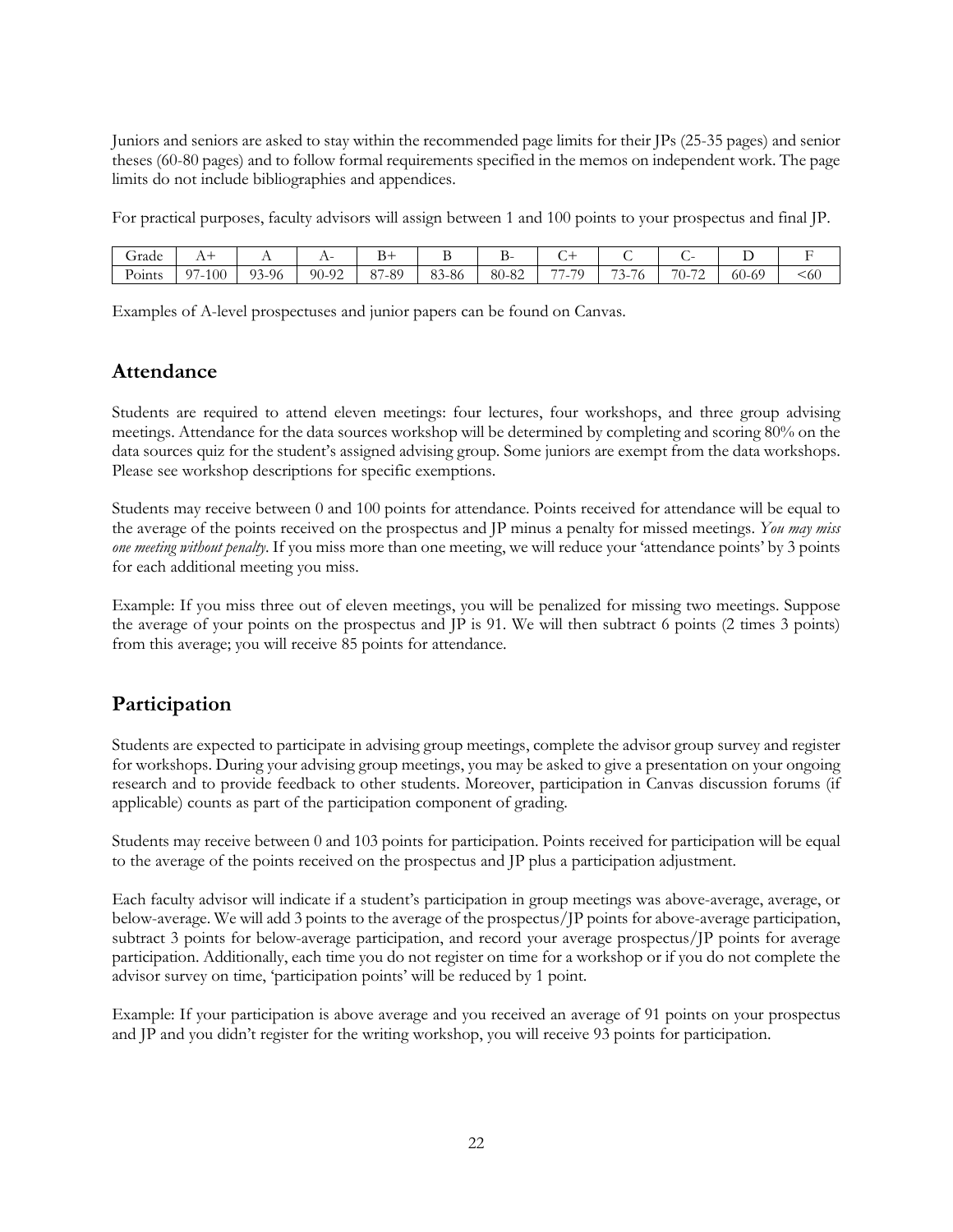#### <span id="page-23-0"></span>Grading weights

The following weights will be used to calculate your final grade. We will use points rather than letter grades to calculate your overall JIW grade. **Note that if you receive an F on your paper, your overall JIW grade will be a failing grade**.

|                                    | Prospectus | Paper    | Attendance | Participation |
|------------------------------------|------------|----------|------------|---------------|
| Students at                        | 25%        | 60%      | $7.5\%$    | $7.5\%$       |
| Princeton                          |            |          |            |               |
| University                         |            |          |            |               |
| Juniors studying<br>abroad for one | 26.25%     | $62.5\%$ | $3.75\%$   | $7.5\%$       |
| term                               |            |          |            |               |
| Juniors studying<br>abroad for two | $27.5\%$   | $65\%$   | $0\%$      | $7.5\%$       |
| terms                              |            |          |            |               |

On your transcript, you will receive a single JIW grade, which will be based on the prospectus, the junior paper, and attendance and participation.

# **8. Submission Requirements**

<span id="page-23-1"></span>The prospectus and the final paper should be typed and double spaced, and should show the title, your name, your advisor's name, and the date on the front page. Also type the honor pledge on the front page. Please follow the *American Economics Review* citations style. This in turn is based on the Chicago Manual of Style Author-Date system.

The prospectus and paper should be submitted electronically on the JIW Canvas site before the due date. Please save your work in PDF format and label your file with your last and first name and your advisor's last name. In Canvas, go to Assignments and click on the applicable heading. Follow the instructions and make sure to click submit after you attach your file. (It is not enough to just save your work). We will use the time stamp on your submission when deciding on late penalties. Do not submit corrupted or otherwise unreadable files; check your PDF file to make sure that the conversion to PDF was successful.

<span id="page-23-2"></span>Please do not submit your work piecemeal. A prospectus or paper must be complete upon submission. If the body of a paper is submitted on time, but a file including footnotes, figures, or complete references is submitted two days late, then the entire paper will be considered two days late. (See "9. Extensions and penalties" below).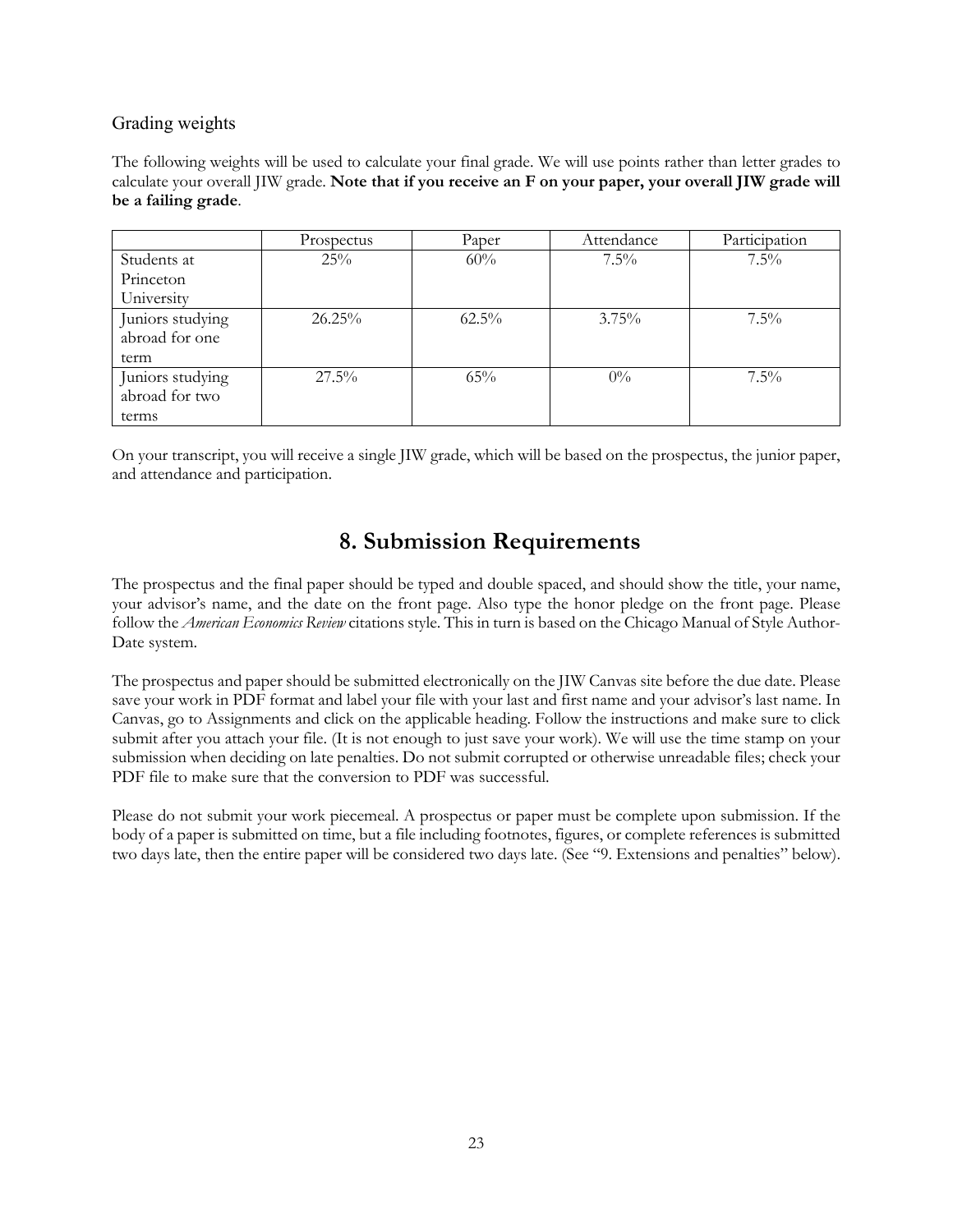# **9. Extensions and Penalties**

In the interest of equal treatment, extensions of time for graded works can only be granted by the department office. Please direct any requests to Professor Noonan. **Your advisor cannot grant extensions of time on the prospectus and the final JP**. In addition, in practice, extensions are almost never granted. It is the student's responsibility to ensure that the deadlines for the prospectus and the final JP are met. Neither time pressure from other academic or extra-curricular commitments, nor computer problems are sufficient grounds for grants of extra time. Be sure to budget your time prudently.

All late submissions will be penalized. The penalties are one-tenth of a letter grade (1 point) for a submission that is up to eight hours late, one-third of a letter grade (3 points) for a submission that is up to one day late, and two-thirds of a letter grade (6 points) for a submission that is two days late, with greater penalties for later submissions as determined by a faculty committee.

**Back up your computer files:** Please be sure to routinely back up your computer files. A single hard-drive copy is not sufficient insurance. A hard drive failure will not excuse a late submission.

# **10. Academic Infractions and Academic Fraud**

<span id="page-24-0"></span>Other individuals may read a draft of your paper, identify flawed or unpersuasive arguments, and circle grammatical errors or awkwardly written sentences. They may NOT contribute new or better arguments that you did not come up with yourself. You are responsible for the content of the paper and its style. Please be sure to acknowledge, in writing, the contributions of others on your submitted work.

A prospectus or paper which contains academic infractions or which is in any way the result of academic fraud **will automatically receive a failing grade**. Please be sure to cite correctly, and to give proper credit to other authors for their ideas and language. Document your references using the style used in the *American Economic Review*. It is a good idea to look at a recent paper in the *American Economic Review* or *Journal of Economic Perspectives* to have an example of how it is done.

# **11. A Note on Data**

<span id="page-24-1"></span>The feasibility of an empirical paper depends on the existence, availability, quality, and cost of your data. While the library's data holdings are superb, and Firestone will be able meet most students' needs, there are some specialized areas where the data tend to be proprietary or the data cost is prohibitive. In finance, for example, Firestone is strong in stocks, bonds, futures, commodities, mutual funds, mergers and acquisitions, IPOs, fundamentals, earnings forecasts, REITs, and options but data are limited for hedge funds, venture capital, and real estate. International macroeconomic data are excellent, but international microeconomic data are harder to obtain. Proprietary data from corporate sources are generally expensive and sometimes unobtainable. Privacy restrictions may encroach on US microdata in health and education.

These caveats should not discourage you in any way. Firestone can support most projects on a limited capacity,. but your project is more likely to succeed if you consult **early** with our knowledgeable Economics and Data Librarians, [Bobray Bordelon,](mailto:bordelon@princeton.edu) Bobbi [Coffey](mailto:bcoffey@princeton.edu) and [Charissa Jefferson.](mailto:charissaj@princeton.edu)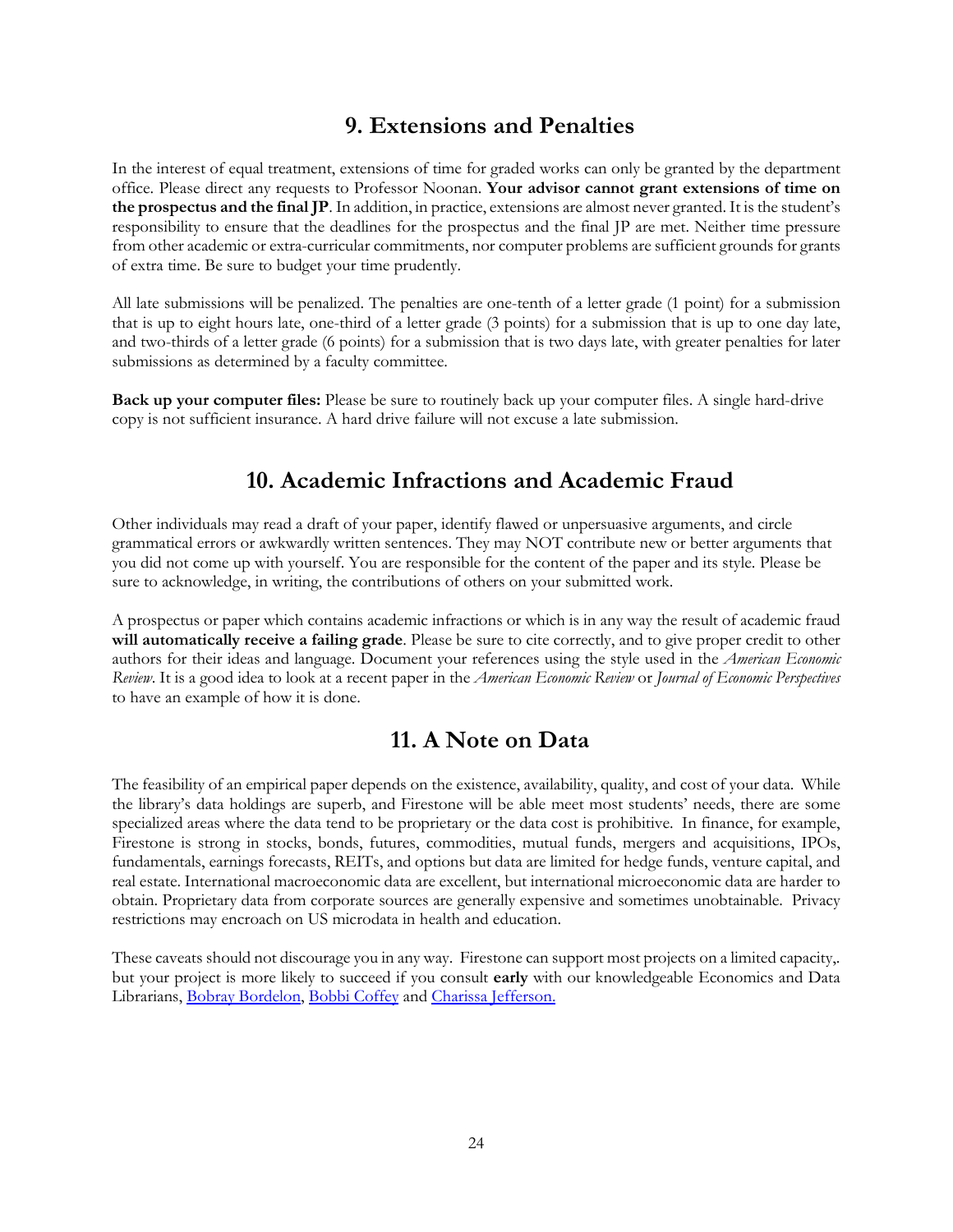## **12. Research Involving Human Subjects**

<span id="page-25-1"></span><span id="page-25-0"></span>If you plan to conduct research that directly involves human subjects (e.g., asking classmates to respond to a survey, research using identifiable data) you must apply for permission to the Institutional Review Board (IRB) for Human Subjects. All human-subjects research must be approved by IRB *before initiation*. Moreover, the faculty advisor and student need to complete an online training and certification process prior to submitting their materials to IRB for review. The required training can be completed at: [https://www.princeton.edu/ria/human-research-protection/training/.](https://www.princeton.edu/ria/human-research-protection/training/) These are university (and federal) requirements. For more information, please visit the IRB website: [https://www.princeton.edu/ria/human](https://www.princeton.edu/ria/human-research-protection/hrpp-home/)[research-protection/hrpp-home/](https://www.princeton.edu/ria/human-research-protection/hrpp-home/) **IRB applications should be filed before February 27, 2022**.

# **13. Juniors Studying Abroad**

Juniors studying abroad are strongly encouraged to keep in regular contact with their advisor and review material posted on the Canvas site for the class as a whole and their advising group. They will receive a grade for participation but not for attendance during semester(s) they spend abroad. When evaluating a student for participation, the JP advisor will consider whether the student kept in touch regularly, turned in drafts as expected, etc. Juniors abroad are expected to adhere to the deadlines in the junior calendar. Please contact Professor Noonan if you plan to go abroad and/or have any questions.

# **14. Political Economy Concentrators**

<span id="page-25-2"></span>Juniors in the Department who wish to join the Program in Political Economy should submit PPE Applications by **Thursday, September 13, 2021 (EST).** Political Economy concentrators are required to write a junior paper with sufficient political economy content, as judged by the advisor. Several of the faculty advisors have specific expertise in public economics. However, PE students are not restricted to these advisors, since it is possible to identify paper topics within each of the areas (e.g., macroeconomics, labor economics, and development economics) that are concerned with political economy issues. An overview of PPE follows on the next page. Please address any questions related to this program to the Political Economy advisor, **Professor** [Weyerbrock.](mailto:sweyerbr@princeton.edu)

# **15. Exemplary prospectuses and junior papers**

<span id="page-25-3"></span>Examples of successful prospectuses and JPs from previous years have been posted on the JIW Canvas site.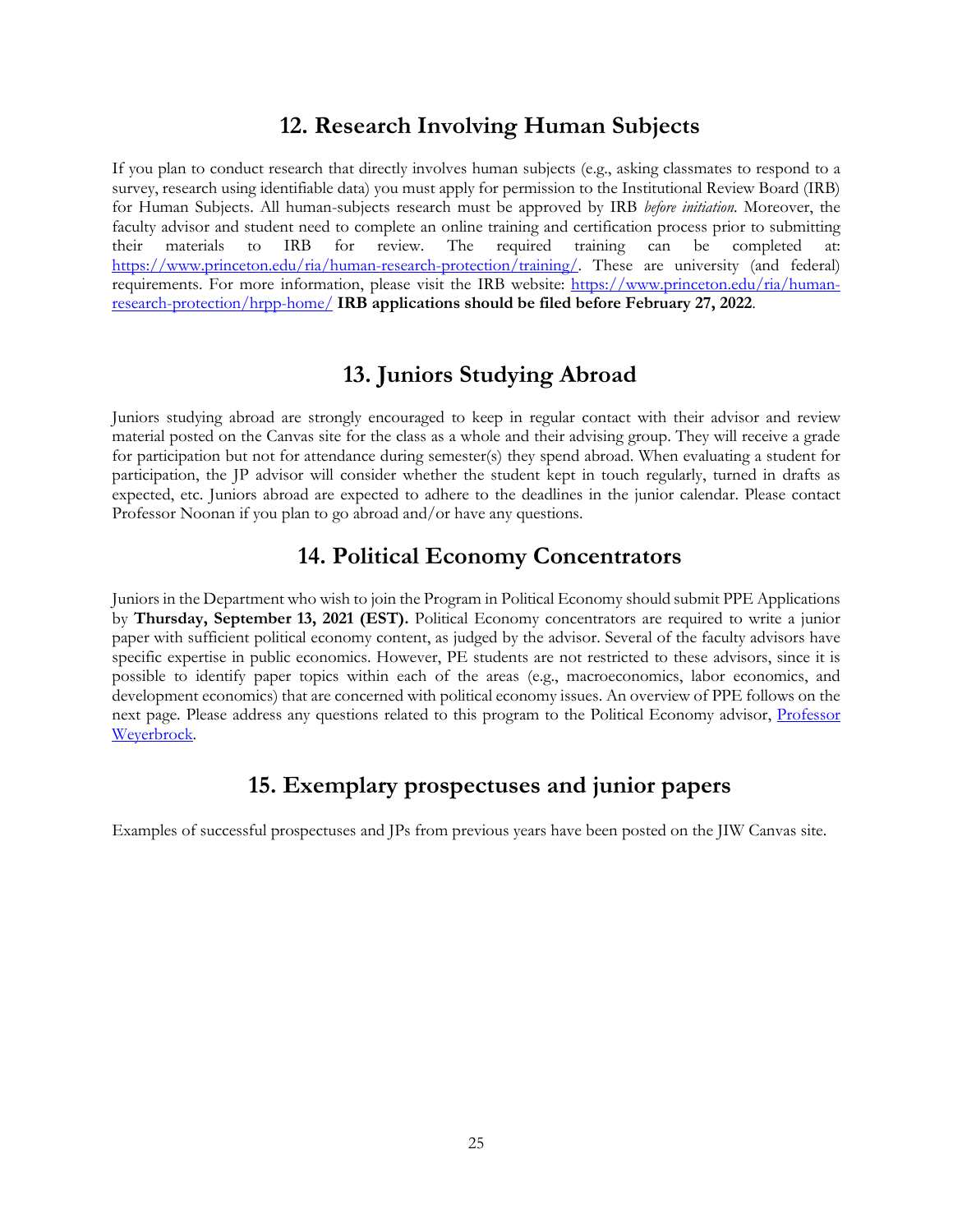# **DEPARTMENT OF ECONOMICS PROGRAM IN POLITICAL ECONOMY (PPE) Class of 2023**

#### **OVERVIEW**

The Department of Economics offers a Program in Political Economy (PPE) that is open to Economics concentrators. There is strong interaction between the fields of economics and politics, both in content and in methods. Political forces shape markets and other economic institutions. These forces attempt to modify the distribution of income, and both introduce distortions in markets and correct for market failures. On the other hand, economic motivations permeate the political environment. Furthermore, both fields model the motivations of individual actors and use statistical methods. The Program in Political Economy is for students who are interested in studying issues at the intersection of these two fields.

\_\_\_\_\_\_\_\_\_\_\_\_\_\_\_\_\_\_\_\_\_\_\_\_\_\_\_\_\_\_\_\_\_\_\_\_\_\_\_\_\_\_\_\_\_\_\_\_\_\_\_\_\_\_\_\_\_\_\_\_\_\_\_\_\_\_\_\_\_\_\_\_\_\_\_\_\_\_\_\_\_\_\_\_\_

#### **JOINING THE PROGRAM IN POLITICAL ECONOMY**

Admission to the program takes place at the beginning of the fall semester of the junior year. A student who participates in this program is an Economics concentrator and is subject to all the requirements of the Economics department. The PPE functions like a certificate in that its requirements are additions to those already required of all Economics concentrators. Upon graduation, given successful completion of all requirements, the student receives a Certificate in Political Economy from the Department of Economics. Participation in the program does not appear on the student's university transcript.

#### **PREREQUISITES**

To enter the program, the student should satisfy the prerequisites for concentration in both the Politics and the Economics departments. This means that the students entering the program must have completed ECO 100 and 101, MAT 175, ECO 202 (or equivalent statistics course), and two Politics courses at any level other than POL 345 and POL 346 on a graded basis. We also consider students for admission who completed one Politics course. Such students must explain how they will meet the program's course requirements on their application form.

\_\_\_\_\_\_\_\_\_\_\_\_\_\_\_\_\_\_\_\_\_\_\_\_\_\_\_\_\_\_\_\_\_\_\_\_\_\_\_\_\_\_\_\_\_\_\_\_\_\_\_\_\_\_\_\_\_\_\_\_\_\_\_\_\_\_\_\_\_\_\_\_\_\_\_\_\_\_\_\_\_\_\_\_\_

#### **POLITICS COURSE REQUIREMENTS**

In addition to the two Politics prerequisites, a student in the program must complete three Politics departmental electives, i.e., Politics courses in the 300-level or higher, on a graded basis. Courses taken on a PDF basis are acceptable for Spring 2020 only. POL 345 and POL 346 do not count as Politics courses in the program if they are used to meet the statistics prerequisite for Economics concentrators. Starting with the Class of 2023, if a student does not also use these courses to meet the statistics prerequisite, one of POL 345 or POL 346 (but not both courses) can be counted among the five required POL courses. Unless a course has been approved as an Economics cognate, Politics courses are not included in the student's departmental average. One of the five POL courses, upon approval of the Political Economy Advisor, can be a politicsrelated course from a department other than Politics.